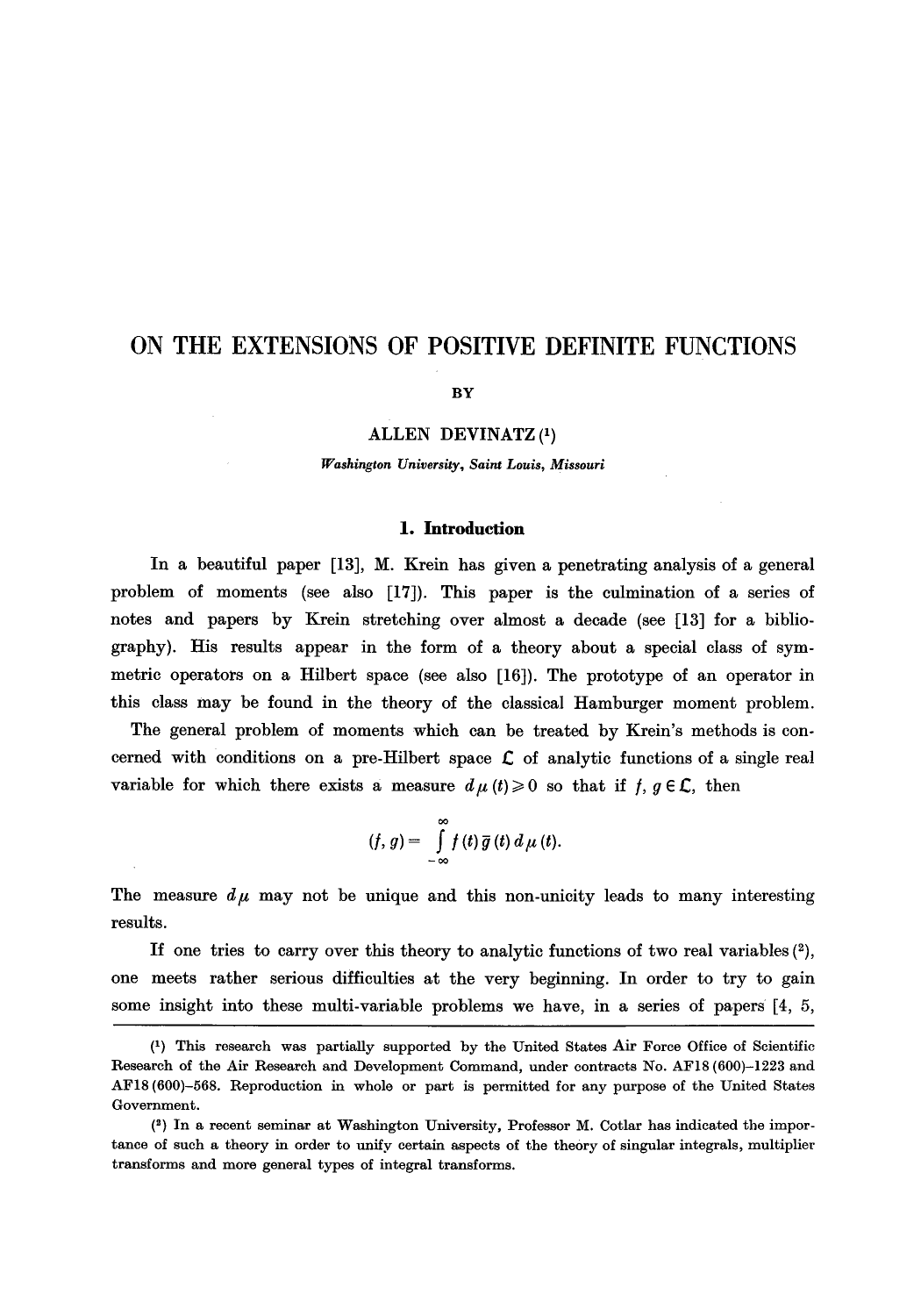## ll0 ALLEN DEVINATZ

6, 7], and in the present one, investigated some important classical problems. Even in these cases it is not completely clear how much is true, although we suspect a good deal more is true than we have been able to prove. Certain basic similarities appear in the special cases that make it clear that some form of a general theorem exists which cover all of these special cases, but we have not as yet been able to devise a general proof that would cover all of the situations we have considered. Nevertheless, we have felt the special eases to be of sufficient interest to warrant a presentation.

In the present paper we shall be concerned with the problem of extensions of positive definite functions. Suppose  $f(x)$  is a continuous complex valued function defined on the interval  $(-2a, 2a)$  with the property that for any set  $\{x_k\}_{1}^{n} \subset (-a, a)$ and  $\{\xi_k\}_{1}^n$  any set of complex numbers,

$$
\sum_{j=1}^{n} \sum_{k=1}^{n} \xi_j \bar{\xi}_k f(x_j - x_k) \geq 0.
$$
 (1.1)

In [10] M. Krein proved that such a function could be extended continuously to the whole real axis so as to retain the positive definite property  $(1.1)$  (see also [5] and [15]) and hence, by Bochner's theorem [3; 74], is a Fourier-Stieltjes transform of a non-negative measure. In general such an extension is not unique [9; 22-23]. As a special case of his considerations in  $[13]$  Krein obtained an analogous theorem if  $f$  is allowed to take values in the space of  $n \times n$  matrices.

The same question can be asked when the domain of  $f$  is changed in a suitable manner and the range is retained in the complex number field. For example the following could be asked:

Let *G be an Abelian, locally compact, topological group and Q a symmetric neigh*borhood of the identity. Let  $f(x)$  be a continuous complex valued function defined on 2 Q *and satisfying* (1.1) *for*  $\{x_k\} \subset Q$ . *Is it possible to extend*  $f(x)$  *to all of G so as to retain the positive de/inite character?* 

The answer to this question is in general in the negative since, as we shall show in  $\S$  7 by a very simple example, it is already not true for the circle group. For the additive group of integers, with the discrete topology, the question may be very easily answered in the affirmative.

For Euclidean space of any dimension, considered as an additive group under the usual topology, the answer to the above question is open. The problem appears to be a delicate one. By placing additional restrictions on the function  $f$  and the neighborhood Q we have been able to answer the question in the affirmative. For simplicity, we shall state our results for only two dimensions.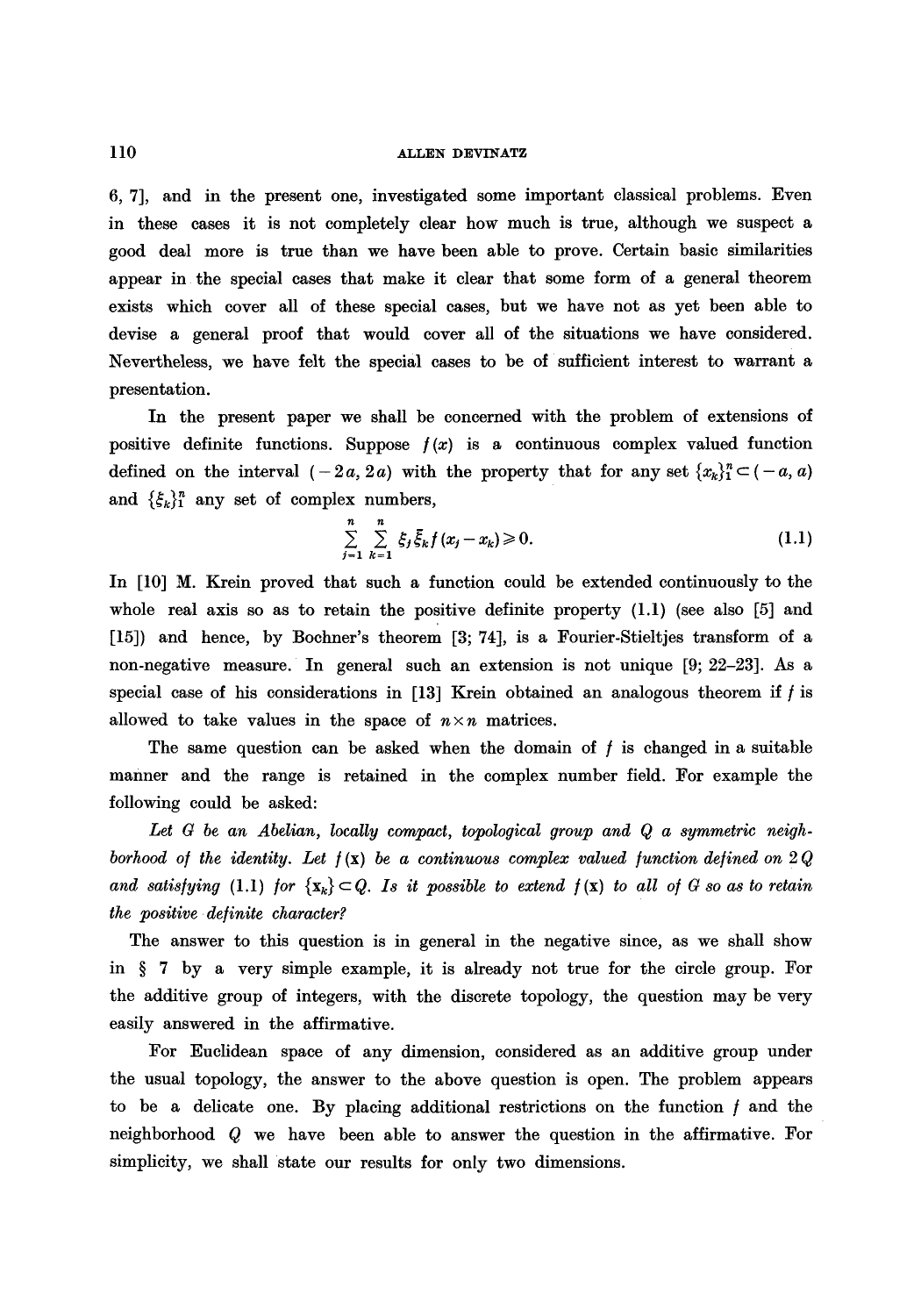**THEOREM** 1. Let Q be the open rectangle in the  $(x_1, x_2)$ -plane given by  $|x_k| < a_k$ ,  $k=1, 2, and f(x)=f(x_1, x_2)$  a continuous function on 2Q which satisfies (1.1) in Q. *If f*( $x_1$ , 0) and  $f(0, x_2)$  each have unique positive definite extensions along the  $x_1$ -axis and  $x_i$ -axis respectively, then there exists a unique non-negative measure  $dF$ , on the *Borel field of the plane, such that* 

$$
f(x_1, x_2) = \int_{-\infty}^{\infty} \int_{-\infty}^{\infty} e^{i(x_1t_1 + x_1t_2)} dF(t_1, t_2).
$$

We can prove a similar theorem for a rectangle of lattice points in the plane having integer components. The proof is considerably simpler.

**THEOREM** 1'. Let Q be the rectangle of lattice points  $(k_1, k_2)$  where

$$
k_j=0, \pm 1, ..., \pm n_j, \quad j=1, 2,
$$

and  $Q_1$  the points of  $Q$  with non-negative components. Further let  $f(\mathbf{k})=f(k_1, k_2)$  be *defined on Q and satisfy* (1.1) on  $Q_1$ . If  $f(k_1, 0)$  and  $f(0, k_2)$  each has a unique positive *definite extension to all of the integers, then there exists a unique measure dF such that* 

$$
f(k_1, k_2) = \int\limits_0^{2\pi} \int\limits_0^{2\pi} e^{i(k_1t_1 + k_1t_2)} dF(t_1, t_2).
$$

The above two theorems are the exact analogues of a theorem proved in [7] on two-parameter moment problems, although the different proofs depend very strongly on the particular situations. In  $\S 6$  we shall prove two more theorems along the lines of Theorem 1. For example, if Q is as in Theorem 1 and there exists an  $\varepsilon > 0$  such that the restriction of  $f(x_1, 0)$  to  $(-2a_1 + \varepsilon, 2a_1 - \varepsilon)$  has a *unique* extension, then we may remove all restrictions on  $f(0, x_2)$  and be able to prove that  $f(x_1, x_2)$  has a positive definite extension to the whole plane. We have not been able to prove analogues of the theorems in  $\S 6$  for the case of the two-parameter Hamburger moment problem.

The main difficulty encountered in proving these theorems is in the proving of the permutability of the canonical spectral measures of certain unbounded self-adjoint operators. The main part of this paper is devoted to this question and our results are obtained by a very careful examination of the domains of these operators.

The methods developed in this paper and in [6] can be used to considerably simplify certain portions of [4] and [5]. On the other hand, certain basic ideas of the latter papers have been used in the present one. In general, there is very little overlap of results.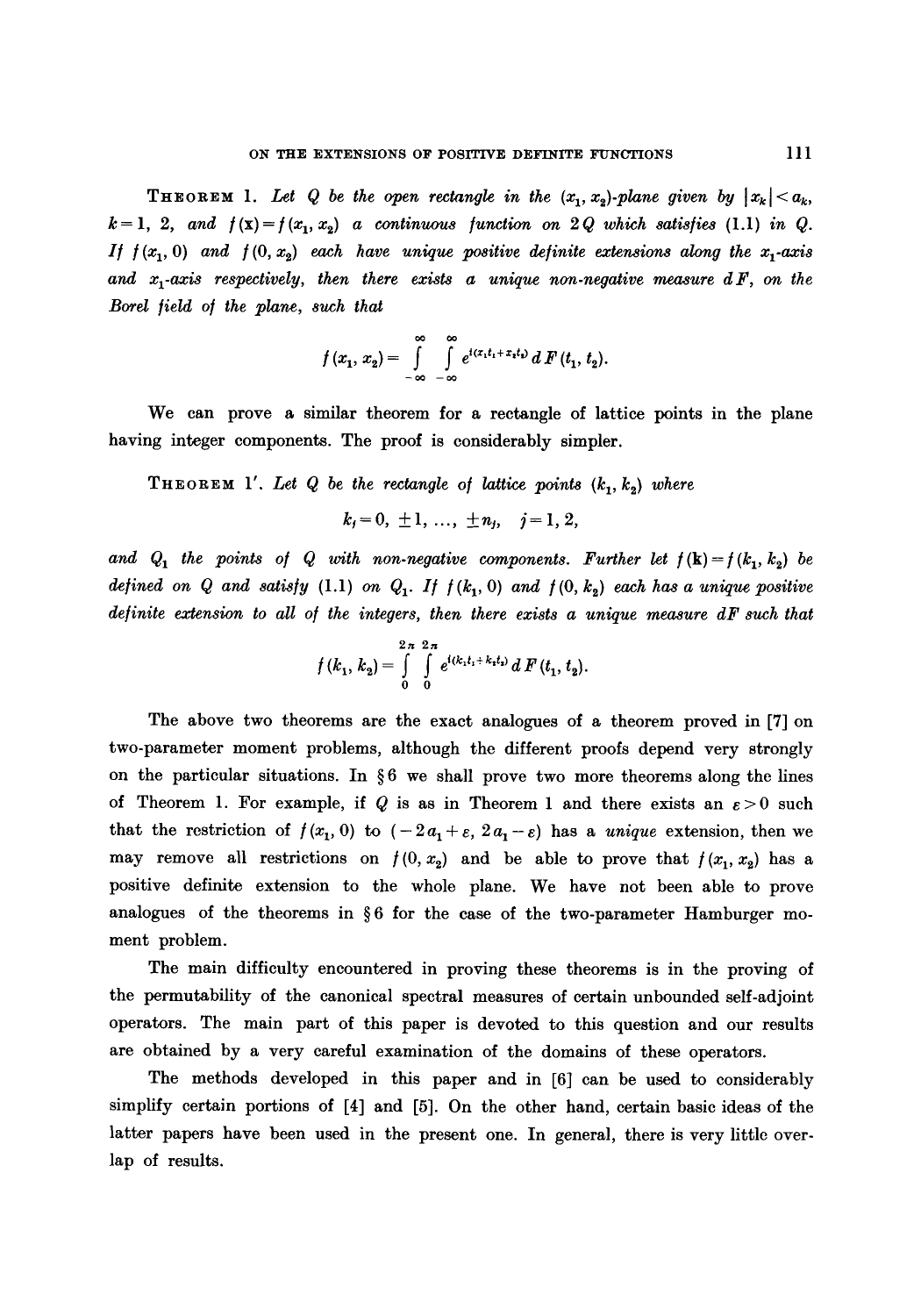We should remark that it is very easy to give necessary and sufficient conditions that a continuous function  $f$  defined on a neighborhood  $Q$  of the origin may be written as a Fourier-Stieltjes transform of a non-negative measure. Let  $\mathcal{W}$  be the linear space of finite trigonometric sums

$$
p(t, \tau) = \sum_{k=1}^n \xi_k e^{i(x_k t + y_k \tau)},
$$

where  $-\infty < x_k$ ,  $y_k < \infty$  and  $-\infty < t$ ,  $\tau < \infty$ . M is a partially ordered space by taking  $p \ge 0$  if  $p(t, \tau) \ge 0$  for all  $t, \tau$ . Let  $\mathcal{M}_0$  be the linear subspace of  $\mathcal M$  consisting of those trigonometric sums for which  $\{(x_k, y_k)\}\subset Q$ .

Let L be the linear functional defined on  $\mathcal{M}_0$  by the equation

$$
L(p) = \sum_{k=1}^n \xi_k f(x_k, y_k).
$$

If  $L(p)\geqslant 0$  whenever  $p\geqslant 0$ , then it is known that L may be extended to all of M so as to retain this property. The function

$$
F(x, y) = L(e^{i(x t + y t)})
$$

gives a continuous positive definite extension of  $f$  to the whole plane.

Conversely, it is clear that the condition  $L(p) \geq 0$  whenever  $p \geq 0$  is a necessary condition for / to be a Fourier-Stieltjes transform of a non-negative measure.

#### **2. Preliminaries**

To prove our results we shall use the methods of operators in Hilbert space. The fact that functions satisfying (1.1) could be used to construct an inner product on a function space has been a very effective tool in many branches of mathematics. For problems closely allied to those of this paper it has been used by A. Devinatz [5, 6] and M. Krein [11, 13]. General theories concerning non-negative quadratic forms have been constructed by N. Aronszajn [2] and M. Krein [14]. In this paper we shall follow the exposition in [2] as being most suitable for our purposes.

Let E be a set and  $K(x, y)$  a complex valued function defined on  $E \times E$  with the property that for any finite set  $\{\xi_k\}_{1}^n$  of complex numbers and points  $\{\mathbf{x}_k\}_{1}^n \subseteq E$ ,

$$
\sum_{j,k=1}^{n} \xi_j \overline{\xi}_k K(\mathbf{x}_k, \mathbf{x}_j) \geq 0. \tag{2.1}
$$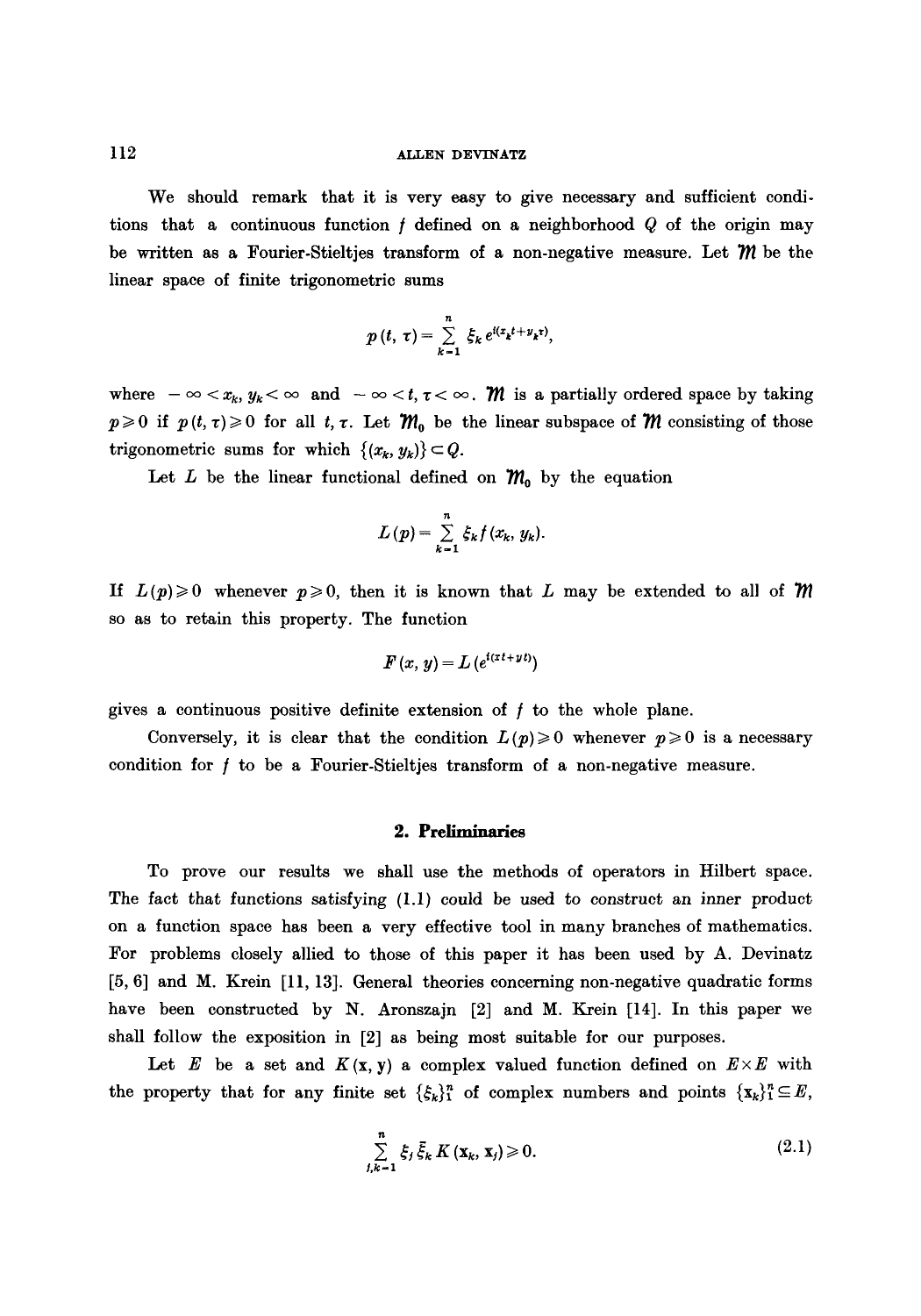The main idea in constructing a linear space using the form  $(2.1)$  as a norm is as follows. Set

$$
g(\mathbf{x}) = \sum_{k=1}^{n} \xi_k K(\mathbf{x}, \mathbf{x}_k), \ h(\mathbf{x}) = \sum_{k=1}^{m} \eta_k K(\mathbf{x}, \mathbf{y}_k)
$$

$$
(g, h) = \sum_{k=1}^{n} \sum_{j=1}^{m} \xi_k \bar{\eta}_j K(\mathbf{y}_j, \mathbf{x}_k).
$$

and

In this way we get a pre-Hilbert space which may be completed to a Hilbert space **3** of functions defined on E. An essential property of the space **3** is that if  $g \in \mathcal{F}$ and  $K_{\mathbf{y}}(\mathbf{x}) = K(\mathbf{x}, \mathbf{y})$  then

$$
g\left(\mathbf{y}\right)=\left(g,\,K_{\mathbf{y}}\right).
$$

These types of Hilbert spaces have been called by Aronszajn [2] reproducing kernel spaces and the kernels  $K(x, y)$ , reproducing kernels. Any reproducing kernel space has a unique reproducing kernel.

Another important property enjoyed by these types of Hilbert spaces is that if a sequence of elements converges in the strong topology of  $\mathcal{F}$ , then they converge pointwise and even uniformly on those sets for which  $K(\mathbf{x}, \mathbf{x})$  is bounded. For, we have

$$
|g(\mathbf{x})| = |(g, K_{\mathbf{x}})| \leq |g| \, ||K_{\mathbf{x}}|| = ||g|| \, |V K(\mathbf{x}, \mathbf{x}).
$$

If  $E_1 \subseteq E$  and  $K_1(x, y)$  is the restriction of  $K(x, y)$  to  $E_1 \times E_1$ , then  $K_1$  gives rise to a space  $\mathfrak{I}_1$  for which it acts as a reproducing kernel. The pertinent theorem is the following:

THEOREM A  $[2; 351]$ . If K is the reproducing kernel of the space  $\mathfrak F$  of functions *defined on the set E with norm*  $||f||$ , *then K restricted to the subset*  $E_1 \times E_1 \subseteq E \times E$  is the reproducing kernel of the class  $\mathfrak{I}_1$  of all restrictions of  $\mathfrak I$  to the subset  $E_1$ . For any such restriction,  $f_1 \in \mathcal{F}_1$ , the norm  $||f_1||_1$  is the minimum  $||f||$  for all  $f \in \mathcal{F}$  whose restric*tion to*  $E_1$  *is*  $f_1$ .

Finally, we shall have need for the following:

THEOREM B [2; 361].  $K_1(x_1, y_1)$  and  $K_2(x_2, y_2)$  are reproducing kernels with cor*responding spaces*  $\mathcal{F}_1$  and  $\mathcal{F}_2$ , then  $K_1(x_1, y_1) K_2(x_2, y_2)$  *is the reproducing kernel of the direct product of*  $\mathfrak{F}_1$  *and*  $\mathfrak{F}_2$ *.* 

NOTATION. In the remainder of the paper we shall be working in two dimensional Euehdean space. Real numbers will be denoted by lower case Latin letters. Two dimensional vectors will be denoted by lower case Latin letters in bold face type, their components by the same letters in ordinary type with subscripts; e.g.,

8 --593804. *Acta mathematica.* 102. Imprim6 le 28 septembre 1959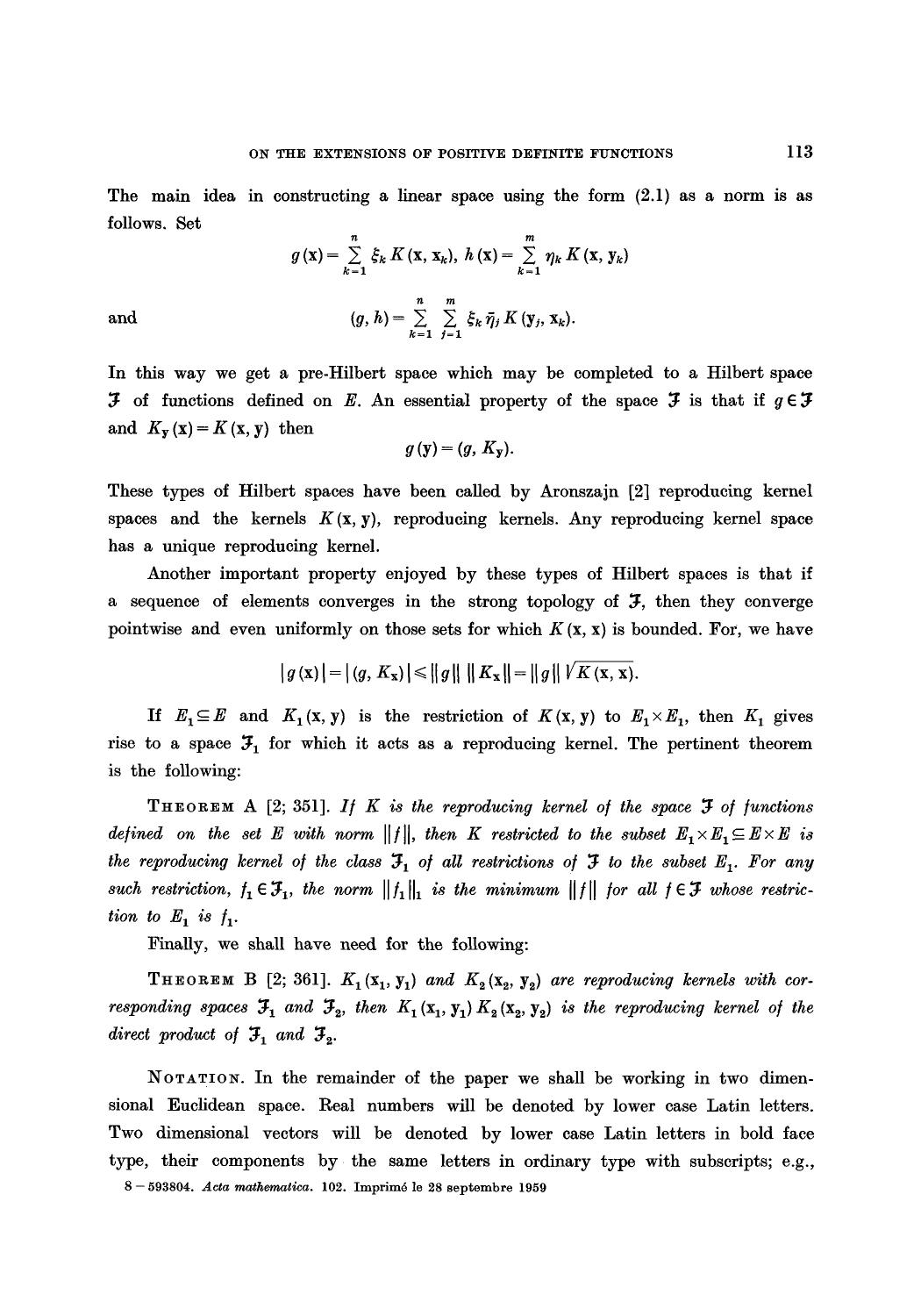$\mathbf{x} = (x_1, x_2)$ . We shall write  $\mathbf{x} \cdot \mathbf{y} = x_1 y_1 + x_2 y_2$ ,  $|\mathbf{x}|^2 = x_1^2 + x_2^2$  and  $\mathbf{x} \leq \mathbf{y}$  if and only if  $x_k \leq y_k$ ,  $k = 1,2$ . The letters u and v will always stand for the special vectors  $u = (1, 0)$ ,  $$ 

If a kernel  $K(x, y)$  satisfies (2.1) we shall write  $K(x, y) \geq 0$  or simply  $K \geq 0$ . If  $K_2 - K_1 > 0$  we shall write  $K_1 < K_2$ .

#### 3. Necessary lemmas

Suppose that  $Q$  is an open symmetric neighborhood of the origin in the plane (i.e.  $\mathbf{x} \in Q$  implies  $(-\mathbf{x}) \in Q$ ) and  $f(\mathbf{x})$  a continuous function defined on 2Q such that  $f(x, y) > 0$ . Let  $\mathcal F$  be the Hilbert space corresponding to the kernel  $f(x-y)$  as discussed in §2. Let  $\mathcal{D}_1^*$  be the linear manifold in  $\mathcal F$  such that  $\partial g(x)/\partial x_1$  exists and belongs to  $\mathfrak I$ . Define the operator  $A_1$ , with domain  $\mathcal D^*$  by the formula

$$
A_1 g(\mathbf{x}) = -i \frac{\partial g(\mathbf{x})}{\partial x_1}.
$$

Continuing with definitions and notations, let  $\mathcal{F}'$  be the linear manifold consisting of elements of the form  $g(x) = \sum_{i} \xi_k f(x - x_k)$ . It is clear from the manner in which  $\mathcal{F}$ is constructed (§2), that  $\mathcal{F}'$  is dense in  $\mathcal{F}$ . Since Q is open, for a given  $g \in \mathcal{F}'$ , it is always possible to find a vector r, such that  $r_1, r_2 \pm 0$  and of sufficiently small norm so that if  $|t| \leq |r|$  then  $g_t(x) = \sum_{i=1}^{n} \xi_k f(x-x_k-t)$  is well defined and belongs to  $\mathcal{F}'$ . Since  $g_t$  is a continuous function of t in the strong topology of  $\mathcal{F}$ , the integral

$$
g_{\mathbf{r}}^{\sim} = \frac{1}{r_1 r_2} \int_{0}^{\mathbf{r}} g_{\mathbf{t}} d\mathbf{t} = \frac{1}{r_1 r_2} \int_{0}^{r_1} \int_{0}^{r_1} g_{\mathbf{t}} d\mathbf{t}_1 d\mathbf{t}_2
$$

exists and belongs to  $\mathfrak{F}$ . Further  $g_f^2 \rightarrow g$  as  $r \rightarrow 0$ , where the bold arrow indicates convergence in the strong topology of  $\mathfrak F$ . Let us designate the linear manifold of such elements  $g_r^*$  by  $\mathcal{D}$ . It is clear that  $\mathcal{D}$  is dense in  $\mathcal{F}$  is dense in  $\mathcal{F}$ .

LEMMA 3.1.  $D_1 = A_1^*$  exists,  $D_1 \subseteq A_1$  and  $D_1^* = A_1$ .  $D \subseteq D(D_1)$  *(domain of D<sub>1</sub>) and the closure of the restriction of*  $D_1$  *to*  $\overline{D}$  *is*  $D_1$ *. Further,* 

$$
D_1 g_{\mathbf{r}}^* = \frac{i}{r_1 r_2} \int_0^{r_1} [g_{r_1 \mathbf{u} + t_1 \mathbf{v}} - g_{t_1 \mathbf{v}}] dt_2.
$$
 (3.1)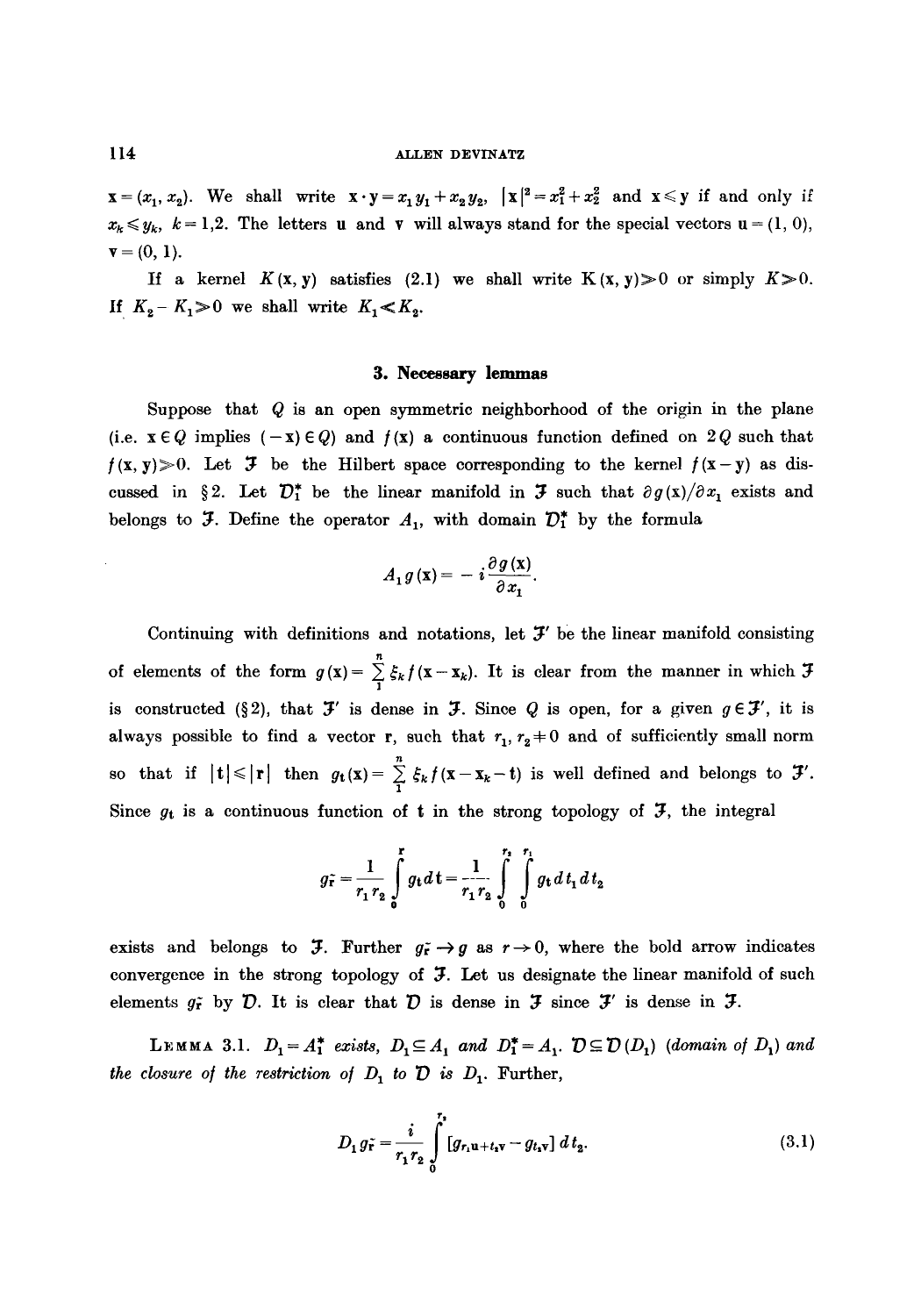*Proof.* Let  $s = (s_1, 0) = s_1 u$  with  $|s|$  sufficiently small so that  $g_{t+s}$  is defined. Consider the element

$$
g_{\mathbf{s},\mathbf{r}} = \frac{1}{r_1 r_2} \int\limits_0^{\mathbf{r}} g_{\mathbf{t} + \mathbf{s}} dt.
$$

We get

$$
\frac{g_{s,\tilde{r}}-g_{\tilde{r}}}{s_1} = \frac{1}{r_1 r_2 s_1} \left[ \int_0^{r_1} \int_{s_1}^{r_1+s_1} g_t dt - \int_0^{r_1} \int_0^{r_1} g_t dt \right]
$$

$$
= \frac{1}{r_1 r_2 s_1} \int_0^{r_2} \int_0^{s_1} [g_{t+r_1}u - g_t] dt
$$

$$
\rightarrow \frac{1}{r_1 r_2} \int_0^{r_1} [g_{r_1}u_{t+r_2} - g_{t_1}u] dt_2 \text{ as } s_1 \rightarrow 0.
$$

If x and x+s both belong to *Q*, then it is clear  $g_{s,r}(x)=g_r(x-s)$ . Hence, since convergence in the strong topology of  $J$  implies pointwise convergence we get

$$
-i\frac{\partial g_{\tilde{\mathbf{r}}}\left(\mathbf{x}\right)}{\partial x_{1}}=A_{1}g_{\tilde{\mathbf{r}}}\left(x\right)=\frac{i}{r_{1}r_{2}}\int\limits_{0}^{r_{1}}\left[g_{r_{1}\mathbf{u}+t_{1}\mathbf{v}}-g_{t_{1}\mathbf{u}}\right]dt_{2}.
$$

This shows  $\mathcal{D}_1^*$  is dense in  $\mathcal F$  since  $\mathcal D$  is dense in  $\mathcal F$ . Hence  $D_1 = A_1^*$  exists. (1)

Next let  $g \in \mathcal{D}(D_1)$  and for fixed y set  $f_{y+t}(x) = f(x-y-t)$ , provided the latter is defined. Further set

$$
f_{\mathbf{y},\mathbf{r}} = \frac{1}{r_1 r_2} \int_{0}^{\mathbf{r}} f_{\mathbf{y}+\mathbf{t}} d\mathbf{t}, f_{\mathbf{r},\mathbf{u}} = \frac{1}{r_1} \int_{0}^{r_1} f_{\mathbf{y}+t_1\mathbf{u}} d\mathbf{t}_1.
$$

Then

$$
(g, A_1 f_{\tilde{y},r}) = \left(g, \frac{i}{r_1 r_2} \int_0^{r_1} [f_{y+r_1u+t_2v} - f_{y+t_2v}] dt_2\right)
$$
  
=  $\frac{-i}{r_1 r_2} \int_0^{r_1} [g(y+r_1u+t_2v) - g(y+t_2v)] dt_2$   
=  $(A_1^* g, f_{\tilde{y},r}).$ 

As  $r_2 \rightarrow 0$ ,  $f_{y,r} \rightarrow f_{y,r,u}$  and we get

$$
(A_1^* g, f_{y,r_1u}) = \frac{-i}{r_1} [g (y + r_1u) - g (y)],
$$

<sup>(1)</sup> We have used here a technique similar to that used in [8].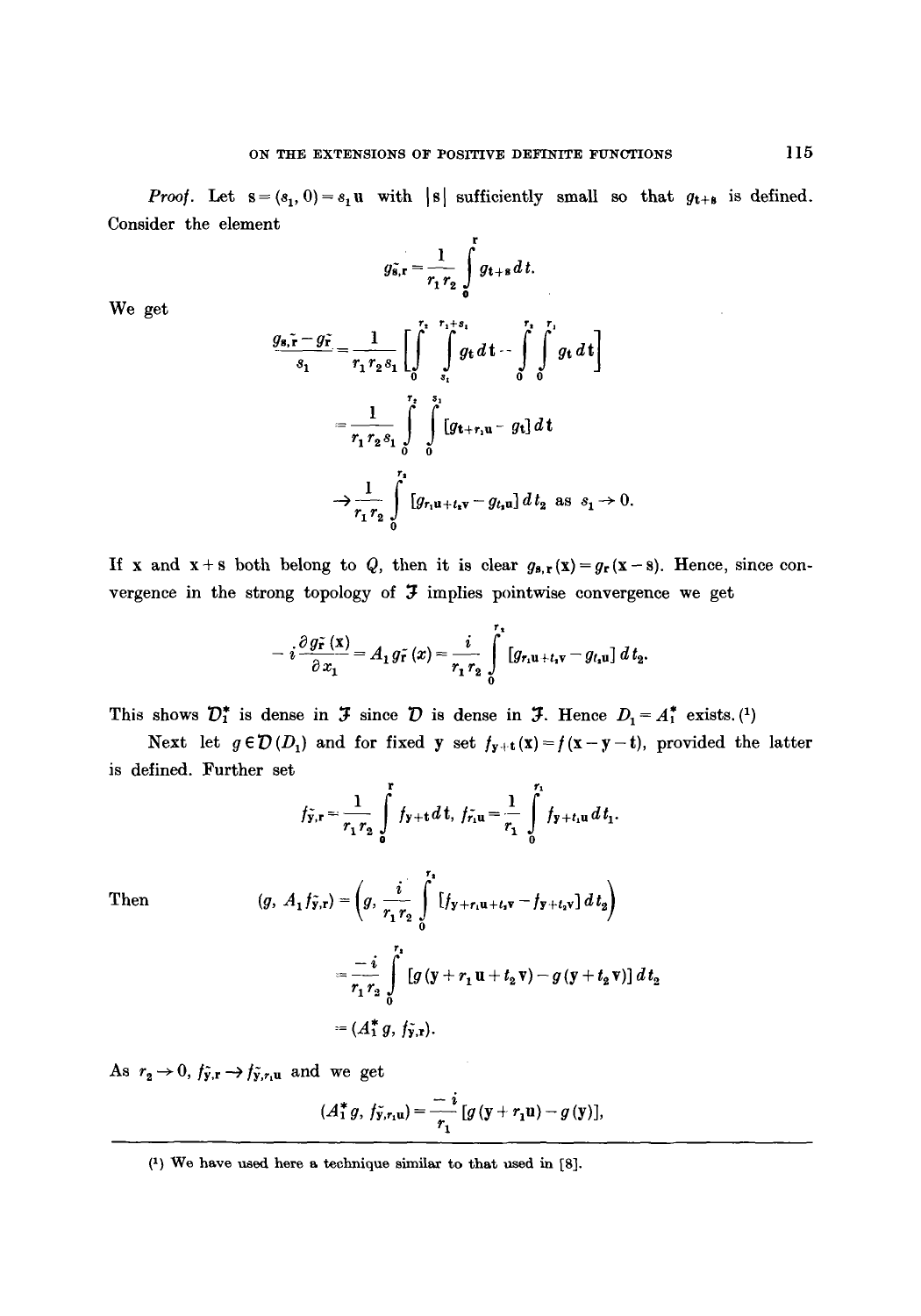and as  $r_1 \rightarrow 0$ ,  $f_{\tilde{y},r_1u} \rightarrow f_{\tilde{y}}$ . Hence,

$$
A_1^* g(\mathbf{y}) = -i \frac{\partial g(\mathbf{y})}{\partial x_1},
$$

which shows that  $D_1 \subseteq A_1$ . Since  $A_1$  is clearly a closed operator (convergence in the norm of  $\mathfrak F$  implies uniform pointwise convergence!) it follows that  $A_1 = A_1^{**} = D_1^*$ .

Finally, it remains to prove the second statement of the lemma. Let  $B_1$  be the restriction of  $A_1$  to  $D$  and  $g \in D_1^* = D(A_1)$ . If  $f_{y+t}$  and  $f_{y,t}$  are as in the previous paragraph then we have

$$
(A_1 g, f_{y,r}) = \frac{1}{r_1 r_2} \int_{0}^{r} (A_1 g, f_{y+t}) dt
$$
  
=  $\frac{1}{r_1 r_2} \int_{0}^{r} -i \frac{\partial g (y+t)}{\partial x_1} dt$   
=  $\frac{1}{r_1 r_2} \int_{0}^{r} \lim_{h \to 0} (g, \frac{i}{h} [f_{y+t+h}u - f_{y+t}]) dt.$ 

Since the partial derivative of  $g$  is continuous (all elements of  $\bf{F}$  are continuous!) we may take the limit outside of the integral sign and then interchange the inner product and the integral sign. We get consequently, after a few manipulations,

$$
(A_1 g, f_{y,r}) = \lim_{h \to 0} \left( g, \frac{i}{r_1 r_2 h} \int_0^r [f_{y+t+hu} - f_{y+t}] dt \right)
$$

$$
= \lim_{h \to 0} \left( g, \frac{i}{r_1 r_2 h} \int_0^h \int_0^{r_1} [f_{y+t+r_1u} - f_{y+t}] dt \right)
$$

As  $h \rightarrow 0$ , the second member of the inner product in the last equation goes strongly to

$$
A_1 f_{\mathbf{y},\mathbf{r}} = \frac{i}{r_1 r_2} \int_{0}^{r_1} [f_{\mathbf{y} + r_1 \mathbf{u} + t_4 \mathbf{v}} - f_{\mathbf{y} + t_4 \mathbf{v}}] dt_2.
$$

Hence,  $(A_1 g, f_{\mathbf{y},\mathbf{r}}) = (g, B_1 f_{\mathbf{y},\mathbf{r}}),$ 

which implies  $B_1 \subseteq A_1^* = D_1$ . On the other hand, by exactly the same method as used to prove  $A_1^* \subseteq A_1$  we get  $B_1^* \subseteq A_1$ . This implies  $B_1^* = A_1^{**} = A_1$  and hence  $B_1^{**} = A_1^* = D_1$ . Since  $B^{**}_1$  is the closure of  $B_1$ , we have completed the proof of the lemma.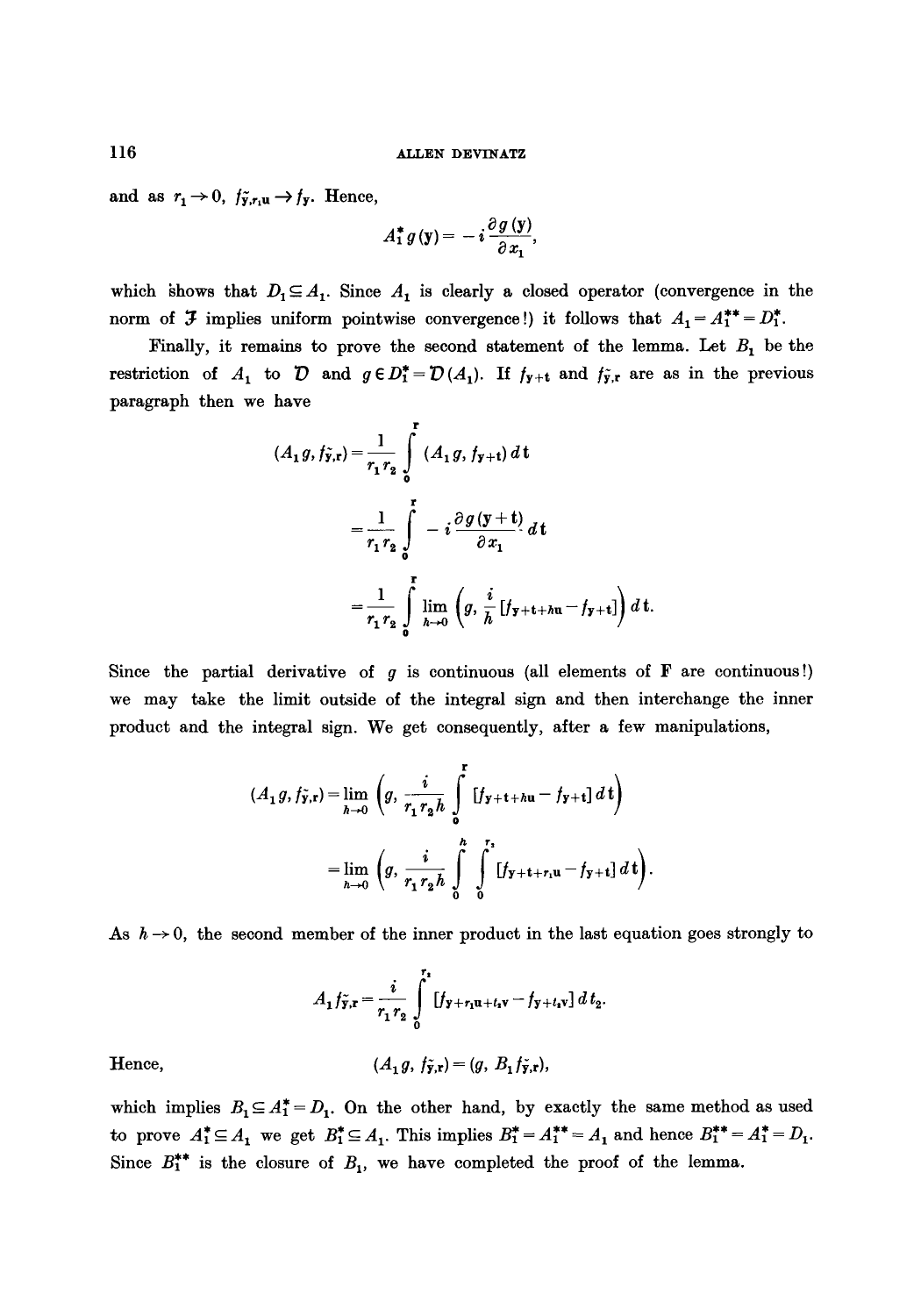Let  $r_n$  be a sequence of non-zero real numbers such that  $r_n \to 0$  and  $\mathcal{D}_1$  the manifold of functions of the form

$$
g_{r_n} = \frac{1}{r_n} \int\limits_0^{r_n} g_{t_n} dt.
$$

If we follow through the proof of Lemma 3.1 step by step we arrive at the following.

**LEMMA** 3.2. The closure of the restriction of  $D_1$  to  $D_1$  is  $D_1$  and moreover

$$
D_1 g_{r_n}^* = \frac{i}{r_n} [g_{r_n u} - g]. \tag{3.2}
$$

If in all of our previous discussion we interchange the subscript 1 with the subscript 2, the corresponding lemmas will be valid for  $D_2$ . This will lead to the following lemma.

LEMMA 3.3.  $\mathcal{D} \subseteq \mathcal{D}(D_1D_2) \cap \mathcal{D}(D_2D_1)$  and

$$
D_1 D_2 g_{\tilde{r}} = D_2 D_1 g_{\tilde{r}} = \frac{-1}{r_1 r_2} [g_{r_1 u + r_2 v} - g_{r_1 u} - g_{r_2 v} + g].
$$

LEMMA 3.4.  $aI \le D_1 \le bI$  if and only if there exists a sequence of non-zero real *numbers*  $r_n \rightarrow 0$  *such that for*  $n = 1, 2, ...,$ 

$$
a \int_{0}^{r_n} \int_{0}^{r_n} f(x-y+(s-t)u) dt ds \leq i \int_{0}^{r_n} [f(x-y-tu)-f(x-y+tu)] dt
$$
\n
$$
\leq b \int_{0}^{r_n} \int_{0}^{r_n} f(x-y+(s-t)u) dt ds.
$$
\n(3.3)

*for all x and y in Q for which the functions are defined. If a takes on the value*  $-\infty$ or *b* the value  $+\infty$  the corresponding inequalities are considered redundant.

*Proof.* We shall first prove the necessity. Let  $\{x_k\}_{1}^{n} \subset Q$  and r a real number so that  $x_k + ru \in Q$ . Further, let

$$
f_{k,r}(x) = \int\limits_0^r f(x - \mathbf{x}_k - t\,\mathbf{u})\,dt
$$

and  $g = \sum_{i} \xi_k f_{k,r}$ . Then from Lemma 3.2 we get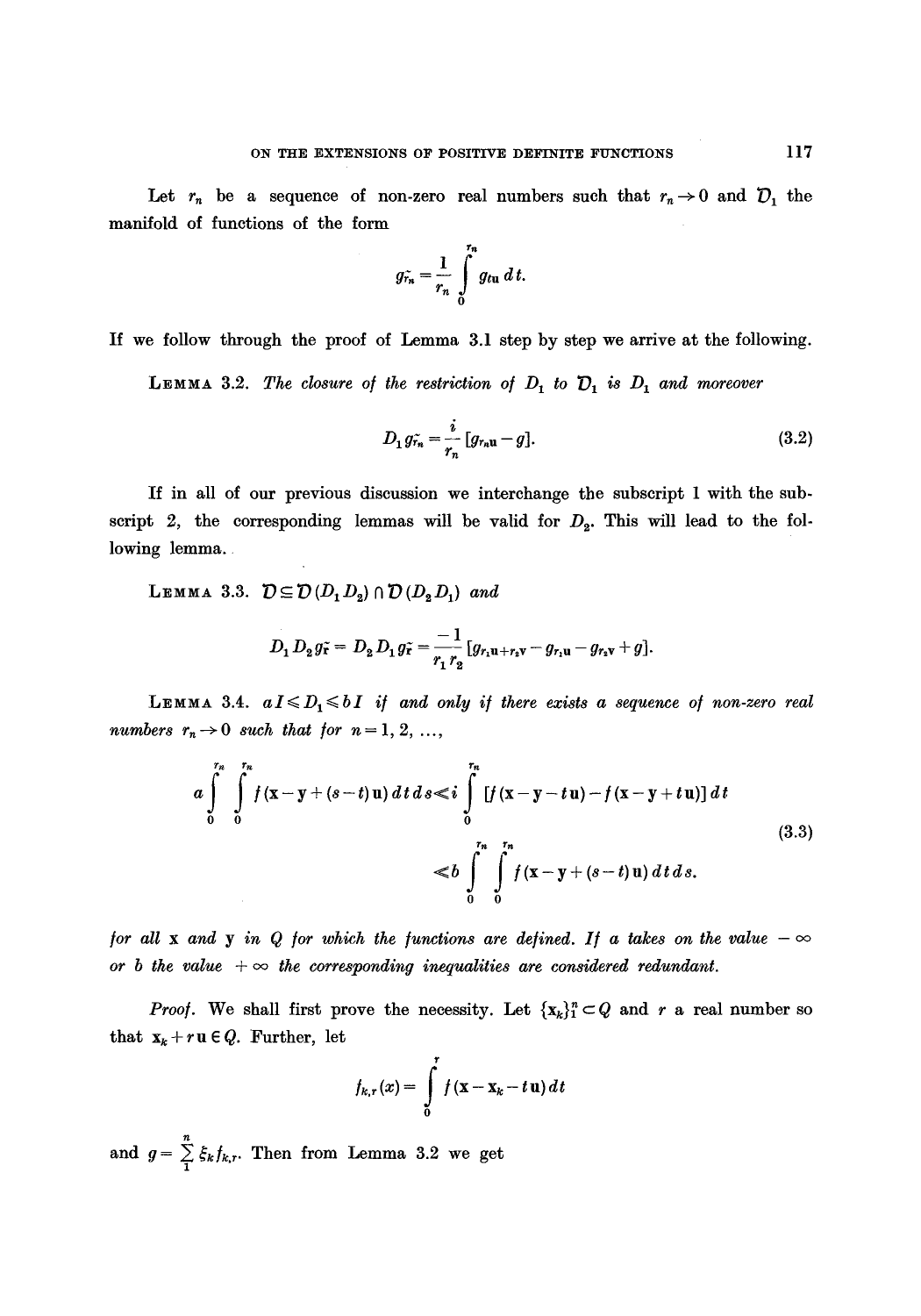$$
(D_1 g, g) = i \sum_{j,k=1}^n \xi_j \bar{\xi}_k \int_0^r [f(x_k - x_j - (r - t)u) - f(x_k - x_j - tu)] dt
$$
  
=  $i \sum_{j,k=1}^n \xi_j \bar{\xi}_k \int_0^r [f(x_k - x_j - tu) - f(x_k - x_j + tu)] dt.$ 

Further, 
$$
(g, g) = \sum_{j,k=1}^{n} \xi_j \bar{\xi}_k \int_{0}^{r} \int_{0}^{r} f(x_k - x_j + (s-t) \mathbf{u}) dt ds
$$

Hence, because of the inequalities satisfied by  $D_1$  we have the conditions (3.3).

To prove the sufficiency we simply note by the computations of the above paragraph that the inequalities (3.3) imply

$$
a(g,g) \leqslant (D_1 g, g) \leqslant b(g,g)
$$

for any element in the manifold  $D_1$ . By Lemma 3.2 we get this inequality for every element in  $\mathcal{D}(D_1)$  which completes the proof of sufficition  $\mathcal{D}(D_1)$ 

Let us now define an operator  $J$  on  $J$  by the formula

$$
J g(\mathbf{x}) = \overline{g}(-\mathbf{x}).
$$

This is a conjugation operator (see [5; 470]) and clearly permutes with  $D_1$  and  $D_2$ . Hence, these operators have self-adjoint extensions.

LEMMA 3.5. Let  $H_1$  be any self-adjoint extension of  $D_1$ ,  $dE_1$  its canonical spectral *measure and* 

$$
U(x\mathbf{u})=\int\limits_{-\infty}^{\infty}e^{ixt}\,dE_1(t),\qquad -\infty
$$

*For any*  $g \in \mathcal{F}$  *we have* 

$$
U(x\mathbf{u})g(\mathbf{x})=g(\mathbf{x}+x\mathbf{u}),
$$
\n(3.4)

*provided*  $x + x u \in Q$ .

*Proof.* Let  $g \in \mathcal{F}$  such that

$$
U(x\,\mathbf{u})=\int\limits_{-c}^{c}e^{ixt}\,d\,E_1(t)\,g,
$$

where c is a finite real number. It is clear that  $g \in \bigcap_{0} D(H_{1}^{n})$  and the class of such elements is dense in  $J$ . By expanding  $e^{ixt}$  in a Maclaurin series we get

$$
U(x\,\mathbf{u})\,g=\sum_{n=0}^\infty\frac{1}{n\,!}\,x^n\,i^n\,H_1^n\,g,
$$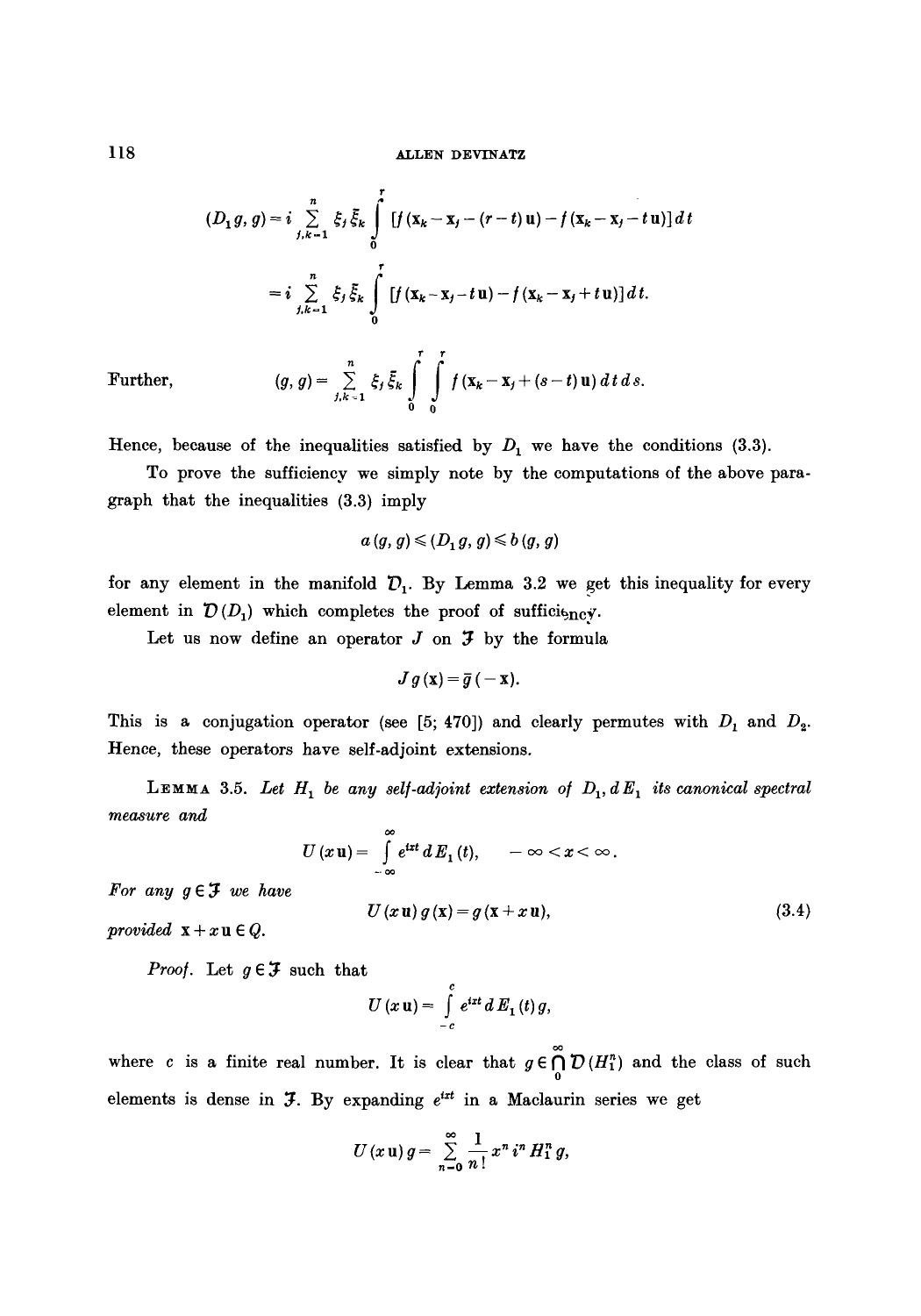where convergence is in the strong topology of  $\mathcal{F}$ . Since convergence in the strong topology of  $\mathfrak F$  implies pointwise convergence we have

$$
U(x\mathbf{u}) g(\mathbf{x}) = \sum_{n=0}^{\infty} \frac{1}{n!} \frac{\partial g^{n}(\mathbf{x})}{\partial x_{1}^{n}} x^{n}.
$$

NOW,

$$
\left|\frac{\partial^{n} g(\mathbf{x})}{\partial x_{1}^{n}}\right| = |H_{1}^{n} g(\mathbf{x})| = |(H_{1}^{n} g, f_{\mathbf{x}})| \leq ||H_{1}^{n} g|| \sqrt{f(0)} \leq c^{n} \sqrt{f(0)} ||g||,
$$

where  $f_x(\cdot) = f(\cdot - x)$ . This means  $g(x)$  is analytic in  $x_1$ . Consequently, if  $x + x u \in Q$ , we get (3.4). Since  $U(xu)$  is bounded (3.4) must be true for all of  $\mathcal{F}$ .

LEMMA 3.6. If 
$$
f_y(x) = f(x-y)
$$
 and  $y + xu \in Q$ , then  $U(xu) f_y = f_{y-xu}$ .

*Proof.* By Lemma 3.5, for any  $x \in Q$ ,

$$
U(-x \mathbf{u}) f_{\mathbf{x}}(\mathbf{y}) = f_{\mathbf{x}}(\mathbf{y} - x \mathbf{u}) = (U^* (x \mathbf{u}) f_{\mathbf{x}}, f_{\mathbf{y}})
$$
  
=  $(f_{\mathbf{x}}, f_{\mathbf{y} - x \mathbf{u}}) = (f_{\mathbf{x}}, U (x \mathbf{u}) f_{\mathbf{y}}).$ 

Since this is true for every  $x \in Q$  we have our lemma.

If we repeat the arguments of Lemma 3.5 for a self-adjoint extension of  $D<sub>2</sub>$  we get a group of unitary operators  $U(xv)$  with the same properties as described in the lemma for the second variable. Let us suppose for the moment that for every  $x_1$  and  $x_2$ 

$$
U(x_1 \mathbf{u}) U(x_2 \mathbf{v}) = U(x_2 \mathbf{v}) U(x_1 \mathbf{u}). \qquad (3.5)
$$

If we set  $U(x) = U(x_1 \mathbf{u}) U(x_2 \mathbf{v})$ , then  $U(x)$  is a group of unitary operators and for  $f_0(x) = f(x - 0)$  we get

$$
F(\mathbf{x})=(U(\mathbf{x})f_{\mathbf{0}},f_{\mathbf{0}})
$$

is a continuous positive definite extension  $f(x)$  to the whole plane.

The main difficulty in the problem posed in  $\S1$  is the proof of the relation (3.5). The restrictions we put on  $f(x)$  in theorem 1 allow us to prove this relation.

If we restrict ourselves to the one-dimensional ease the lemmas analogous to those we have been proving in this section would allow us to show that any continuous function defined on  $(-2a, 2a)$  such that  $f(x-y) > 0$  for  $x, y \in (-a, a)$  may be extended to a positive definite function on the whole axis. The differential operator, in the one-dimensional case, analogous to  $D_1$  or  $D_2$  we shall simply designate by D.

LEMMA 3.7. If  $f(x)$  is continuous on the interval  $(-2a, 2a)$ ,  $f(x-y)\geq 0$ ,  $x, y \in (-a, a)$ , then  $f(x)$  has a unique positive definite extension if and only if D is *sel/-ad]oint.*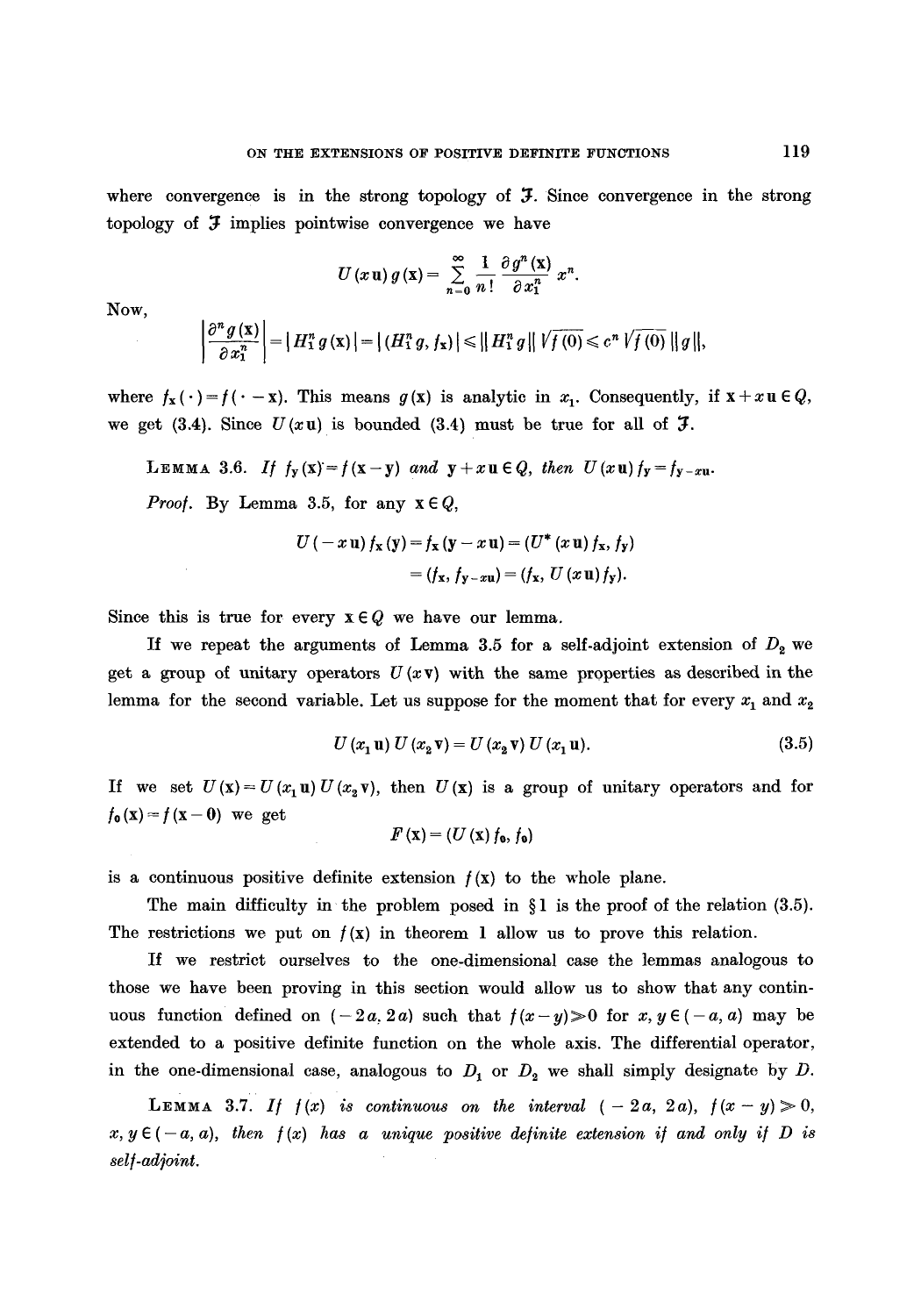*Proof.* Suppose first that  $f(x)$  has a unique extension. This means there exists only one non-negative bounded measure *d F* such that

$$
f(x) = \int_{-\infty}^{\infty} e^{ixt} dF(t).
$$

Let  $H_1$  and  $H_2$  be two self-adjoint extensions of *D, dE*<sub>1</sub> and  $dE_2$  their corresponding spectral measures, and  $U_1(x)$  and  $U_2(x)$  the corresponding groups of unitary operators as set up in the proof of Theorem 1. By the unicity of the extension of  $f(x)$  we must have

$$
(E_1(\Delta) f_0, f_0) = (E_2(\Delta) f_0, f_0) = F(\Delta)
$$

for any Borel set  $\Delta$ . Hence for x and y in  $(-a, a)$  we have

$$
(E_1(\Delta) U_1(x) f_0, U_1(y) f_0) = \int_{\Delta} e^{i(x-y)t} d(F_1(t) f_0, f_0)
$$
  
= 
$$
\int_{\Delta} e^{i(x-y)t} d(F_2(t) f_0, f_0) = (E_2(\Delta) U_2(x) f_0, U_2(y) f_0).
$$

Since the set  $\{U_1(x) f_0 = U_2(x) f_0; x \in (-a, a)\}\$  generates  $\mathcal{F}$ , we must have  $E_1(\Delta) = E_2(\Delta)$ which in turn implies  $H_1 = H_2 = D$ .

Conversely, let us suppose that D is self-adjoint and *dF* is a measure such that

$$
f(x) = \int_{-\infty}^{\infty} e^{ixt} \, dF(t).
$$

Let  $\mathcal{R}_0$  be the the set of elements in  $\mathcal{R}^2(dF)$  for which  $G \in \mathcal{R}_0$  implies

$$
\int_{-\infty}^{\infty} e^{ixt} G(t) dF(t) \equiv 0 \quad \text{for } x \in (-a, a).
$$

There exists a unitary map U between  $\mathfrak{L}_{b}^{1}$  and  $\mathfrak{I}$ , the correspondence being given by (see [4: 61])

$$
h(x) = \int_{-\infty}^{\infty} e^{ixt} H(t) dF(t), \quad x \in (-a, a)
$$
  
 
$$
||h||^{2} = \int_{-\infty}^{\infty} |H(t)|^{2} dF(t).
$$

Let  $\mathfrak{D}\subseteq \mathfrak{L}_{0}^{L}$  be the class of  $H\in \mathfrak{L}_{0}^{L}$  such that  $tH(t)\in \mathfrak{L}_{0}^{L}$ . Define an operator T on  $U\mathfrak{D}$ by the relation

$$
T h (x) = \int_{-\infty}^{\infty} e^{ixt} t H(t) dF(t).
$$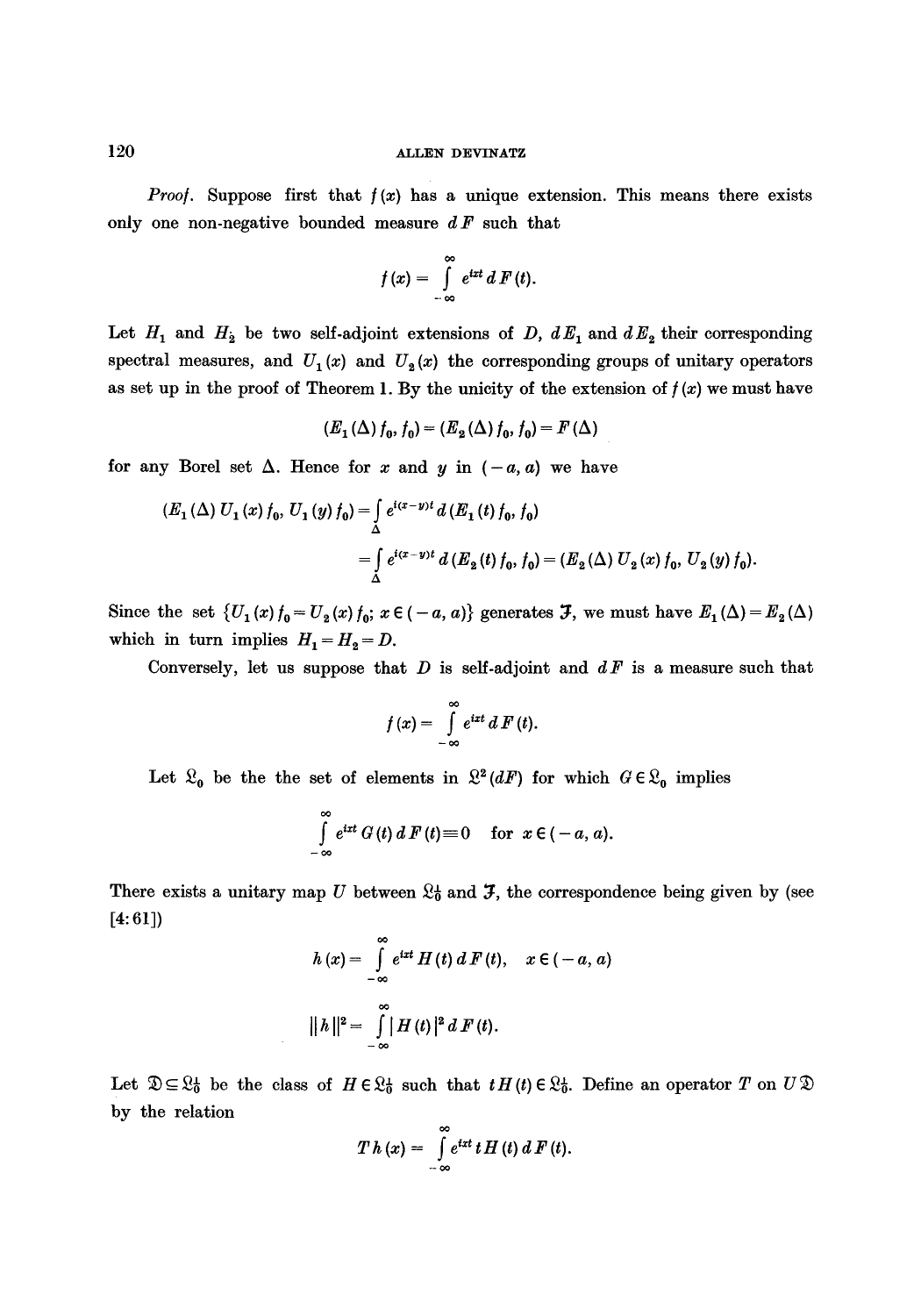It is easy to establish that  $T$  is a closed symmetric operator (see [4; 65–66]) and clearly  $T\subseteq D$ .

Suppose now that

$$
g_r^2(x) = \frac{1}{r} \int_0^r \sum_{1}^n \xi_k f(x - x_k - y) dy = \int_{-\infty}^{\infty} e^{ixt} \frac{i}{r t} \left\{ \sum_{1}^n \xi_k e^{-ixt} (e^{-itr} - 1) \right\} dF(t).
$$

Now, clearly the function

$$
H(t) = \frac{1}{r} \int_{0}^{t} \sum_{1}^{n} \xi_k e^{-ixkt} e^{-iyt} dy = \frac{i}{r t} \left\{ \sum_{1}^{n} \xi_k e^{-ixkt} (e^{-itr} - 1) \right\}
$$

belongs to  $\mathcal{Q}_0^+$  and so also does  $tH(t)$ . Hence,  $g_t^+ \in \mathcal{D}(T)$ . Since  $g_t^- \in \mathcal{D}(D)$ , and by Lemma 3.2 (for the one-dimensional case)  $D$  is the closure of its restriction to these elements, and *T* is closed, we get  $D \subseteq T$ . This establishes the fact that  $T = D$ .

If  $\Delta$  is any Borel set on the line and  $H \in \mathbb{Q}_0^+$  set

$$
B(\Delta) h(x) = \int_{-\infty}^{\infty} e^{ixt} H_{\Delta}(t) dF(t),
$$

where  $H_{\Delta}(t) = H(t)$  for  $t \in \Delta$ ,  $H_{\Delta}(t) = 0$  otherwise. It is easy to establish that  $B(\Delta)$ is a spectral measure on the Borel field of the line,  $(B(\Delta) f_0, f_0) = F(\Delta)$  and

$$
(D g, h) = \int_{-\infty}^{\infty} t \, d (B(t) g, h)
$$

for any  $g \in \mathcal{D}(D)$  and  $h \in \mathcal{F}$ . From this it follows that  $dB=dE$ , where  $dE$  is the canonical spectral measure of D. Hence  $d F(t) = d (B(t) f_0, f_0) = d (E(t) f_0, f_0)$ . This establishes the unicity of  $dF$ .

For explicit details of the proofs of the facts outlined in the previous paragraph see [4; 66-67] where they are given for a similar situation.

## **4. Proof of Theorem 1**

The first point in the proof will be to notice that the operators  $D_1$  and  $D_2$  are self-adjoint. For, the deficiency spaces of  $D_1$ , say, are the class of elements in  $\mathcal F$  which satisfy  $D_1^* g = ig, D_1^* h = -ih$ , respectively. Let us look at the first of these equations,

$$
\frac{\partial g(\mathbf{x})}{\partial x_1} = -g(\mathbf{x}).
$$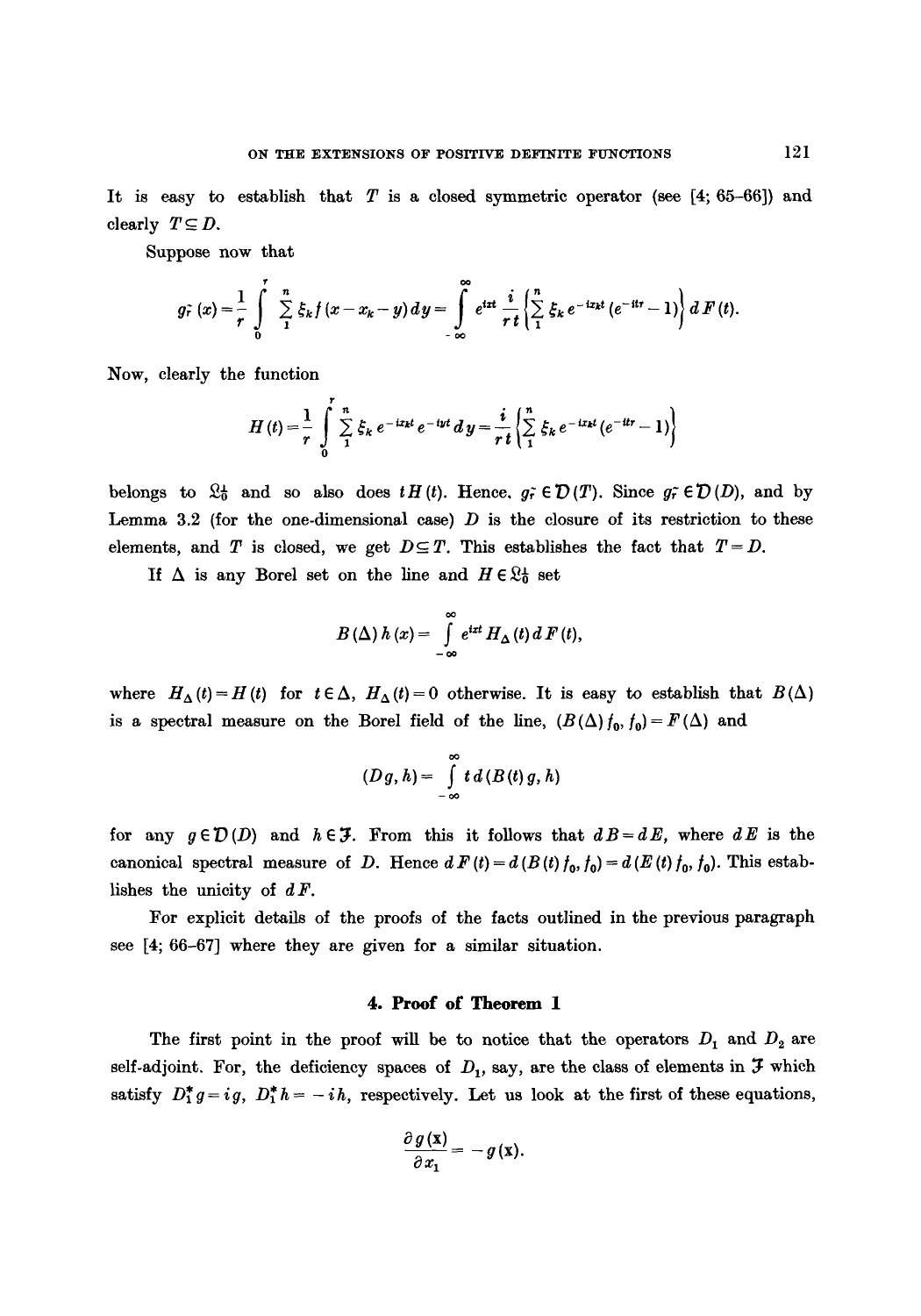The solution to this partial differential equation is given by

$$
g(x_1, x_2) = e^{-x_1} g(0, x_2).
$$

Let  $\mathcal{F}_1$  be the Hilbert space with reproducing kernel  $f(x_1-y_1, 0)$ . Since Q is a rectangle, by Theorem A of §2,  $\mathcal{F}_1$  consists of the restrictions of the elements of  $\mathcal F$  to any line parallel to the  $x_1$ -axis. (1) Hence, if there exists an  $x_2$  such that  $g(0, x_2) \neq 0$ , then  $e^{-x_1} \in \mathcal{F}_1$  which by the hypothesis of Theorem 1 and Lemma 3.7 is impossible. Consequently, the deficiency spaces of  $D_1$  contain only the zero element and hence  $D_1$  is self-adjoint and is the closure of its restriction to the class  $D$  of Lemma 3.1.

The next point in the proof will be to consider the manifold  $\mathcal{M} = (D_1 + iI)\mathcal{D}$ and show that the closure of the restriction of  $D_2$  to  $m$  is  $D_2$ . Let  $C_2$  be this restriction and  $g \in \mathcal{D}(C_2^*)$ . We have then

$$
(C_2^* g, (D_1 + i I) f_{\bar{x},r}) = (g, D_2 (D_1 + i I) f_{\bar{x},r}),
$$
\n(4.1)

where, as in the proof of Lemma 3.1,

$$
f_{\mathbf{x},\mathbf{r}} = \frac{1}{r_1 r_2} \int_{0}^{\mathbf{r}} f_{\mathbf{x}+\mathbf{t}} d\mathbf{t}, \quad \mathbf{x} + \mathbf{r} \in Q.
$$
  
Let 
$$
h(\mathbf{x}) = g(\mathbf{x}) - g(\mathbf{x} + r_2 \mathbf{v}) + i \int_{0}^{r_1} C_2^* g(\mathbf{x} + t \mathbf{v}) dt.
$$
 (4.2)

Using the results of Lemmas 3.1 and 3.3 and Equation (4.1) we get

$$
\frac{h(x+r_1u)-h(x)}{r_1r_2}=-\frac{1}{r_1r_2}\int_{0}^{r_1}h(x+tu)\,dt.
$$

Since the limit on the right exists as  $r_1 \rightarrow 0$  we get

and hence

$$
\frac{\partial h(\mathbf{x})}{\partial x_1} = -h(\mathbf{x}),
$$
  

$$
h(\mathbf{x}) = e^{-x_1} h(x_2 \mathbf{v})
$$

Putting (4.2) in this last equation and rearranging we get

<sup>(1)</sup> The restriction of  $f(\mathbf{x} - \mathbf{y})$  to any such line is given by  $f(x_1 - y_1, x_2 - x_2) - f(x_1 - y_1, 0)$ . Any such line is to be taken as traversing the entire width of Q.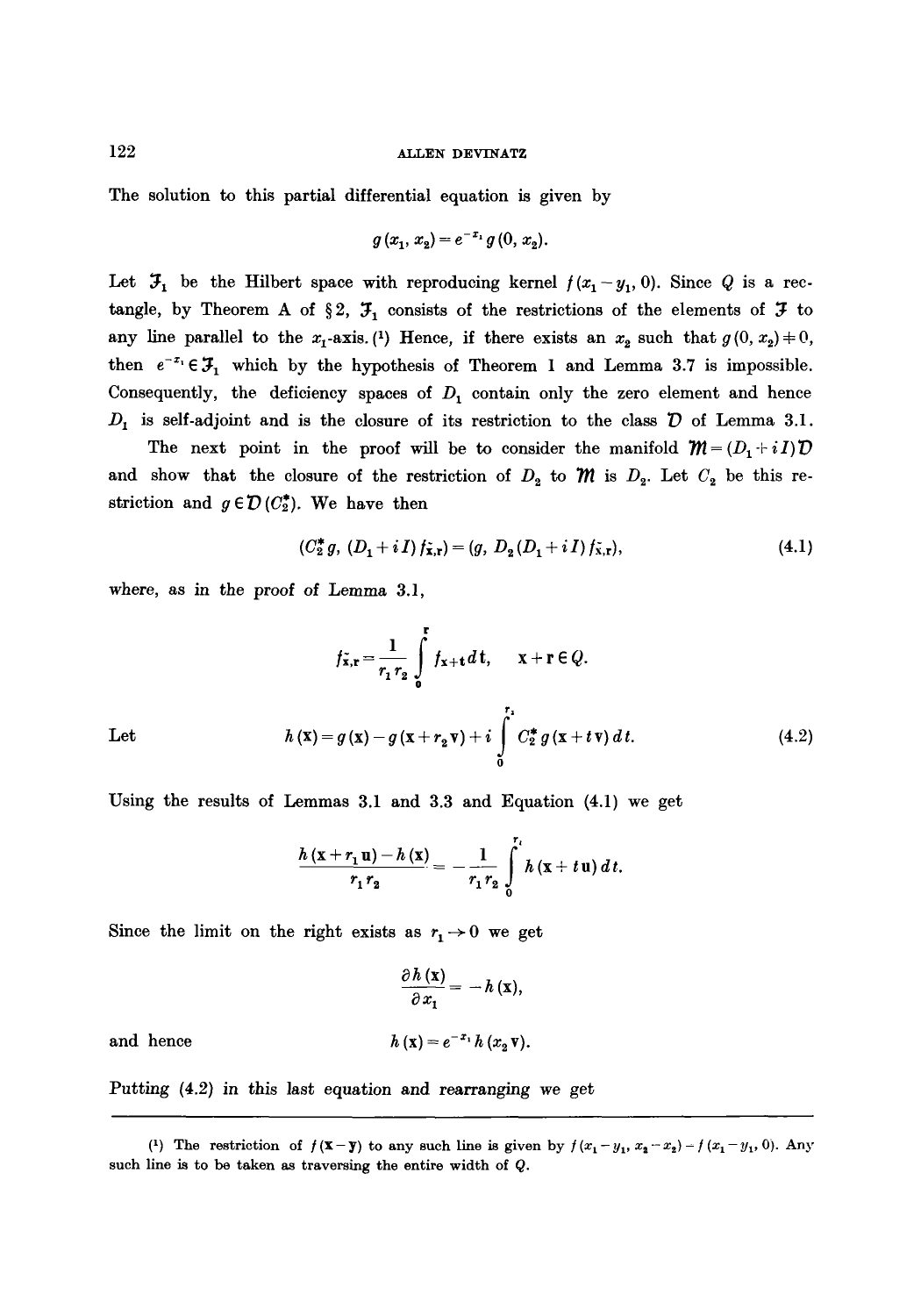$$
\frac{1}{r_2} \int_{0}^{r_2} C_2^* g(x+t\mathbf{v}) dt - \frac{e^{-x_1}}{r_2} \int_{0}^{r_2} C_2^* g(x_2 \mathbf{v}+t\mathbf{v}) dt
$$
  
= 
$$
-\frac{i}{r_2} [g(x+r_2 \mathbf{v}) - e^{-x_1} g(x_2 \mathbf{v}+r_2 \mathbf{v}) - g(x) + e^{-x_1} g(x_2 \mathbf{v})].
$$

Letting  $r_2 \rightarrow 0$  we get

$$
C_2^* g(x) - e^{-x_1} C_2^* g(x_2 \mathbf{v}) = -i \frac{\partial [g(x) - e^{-x_1} g(x_2 \mathbf{v})]}{\partial x_2}.
$$
 (4.3)

From the facts that  $e^{-(x_1+y_1)} > 0$  and  $f(0, x_2-y_2) > 0$  we get [2; 357-361]  $e^{-(x_1+y_1)}f(0, x_2-y_2)\geq 0$ . Consequently, if  $K(x, y)=f(x-y)+e^{-(x_1+y_1)}f(0, x_2-y_2)$ , then K (x, y) > 0. Let  $\mathcal{F}_2^*$  be the Hilbert space corresponding to the kernel  $e^{-(x_1+y_1)}f(0, x_2-y_2)$ and  $\mathfrak{F}_3$  the space corresponding to the kernel K (x, y). The elements of  $\mathfrak{F}_2^*$  are of the form  $e^{-x_1}g(x_2\mathbf{v})$ , where  $g(\mathbf{x})\in\mathcal{F}$  and hence the elements of  $\mathcal{F}_3$  are of the form  $h(\mathbf{x})+e^{-x_1}g(x_2\mathbf{v}),$  where g,  $h\in\mathcal{F}$  [2; 361]. Since  $D_1$  is self-adjoint  $\mathcal{F}$  and  $\mathcal{F}^*_2$  have only the zero element in common and hence  $\mathcal{F}_3 = \mathcal{F} \oplus \mathcal{F}_2^*$  [2; 352-353]; i.e.,  $\mathcal{F}$  and  $\mathcal{F}_2^*$ are orthogonal complements of each other in  $\mathcal{F}_3$ .

Let  $A'_2 = -i\partial/\partial x_2$  be the differential operator acting in  $\mathcal{F}_2^*$  and  $A''_2$  the differential operator acting in  $\mathcal{F}_3$ . More precisely, the domain of  $A'_2$  consists of those elements in  $\mathcal{F}_{\bar{x}}^*$  whose partial derivative with respect to  $x_2$  exists and again belongs to  $\mathcal{F}_{2}^{*}$ , and analogously for  $A_{2}^{'}$ . Since  $f(0, x_{s})$  has a unique extension,  $A_{2}^{'}$  is selfadjoint.<sup>(1)</sup> Hence, since  $A_2 = D_2$  is self-adjoint, the operator  $A_2 \oplus A_2'$  is self-adjoint, and since the domain of  $A_2^{\prime\prime}$  consists of those elements in  $\mathcal{F}_3$  whose partial derivative with respect to  $x_2$  exists and again belongs to  $\mathcal{F}_3$ , we have

$$
A_2^{''*} \subseteq A_2 \oplus A_2^{'} \subseteq A_2^{''}.
$$

The operator  $A_2^{''}$  is closed, but we do not know, as yet, that it is symmetric. Symmetry, together with the above relation would imply that  $A_2'$  is self-adjoint. We shall now show that the conditions put on  $f$  in Theorem 1 imply that  $A_2^{''}$  is self-adjoint.

The operator  $A_2^{''*}$  is closed and symmetric and since  $A_2^{''}$  is closed,  $A_2^{''}=A_2^{''**}$ . In order to show that  $A_2''$  is self-adjoint we shall show that the deficiency spaces connected with the symmetric operator  $A_{2}^{\'\prime\,*}$  consist only of the zero element. Now, for any closed symmetric operator  $T$ , the deficiency spaces consist of those elements which satisfy the relations  $T^*g=ig$ ,  $T^*h=-ih$ , respectively. Hence, in our situa-

<sup>(1)</sup>  $A_2$  is the tensor product  $I \otimes A_2$ , where I is the identity operator in the one dimensional space generated by  $e^{-x_1}$  and  $A_2$  is the differential operator on  $\mathcal{F}_3$ , the space generated by  $f(0, x_2 - y)$ . Hence  $A'_2$  is self-adjoint if and only if  $A_2$  is self-adjoint.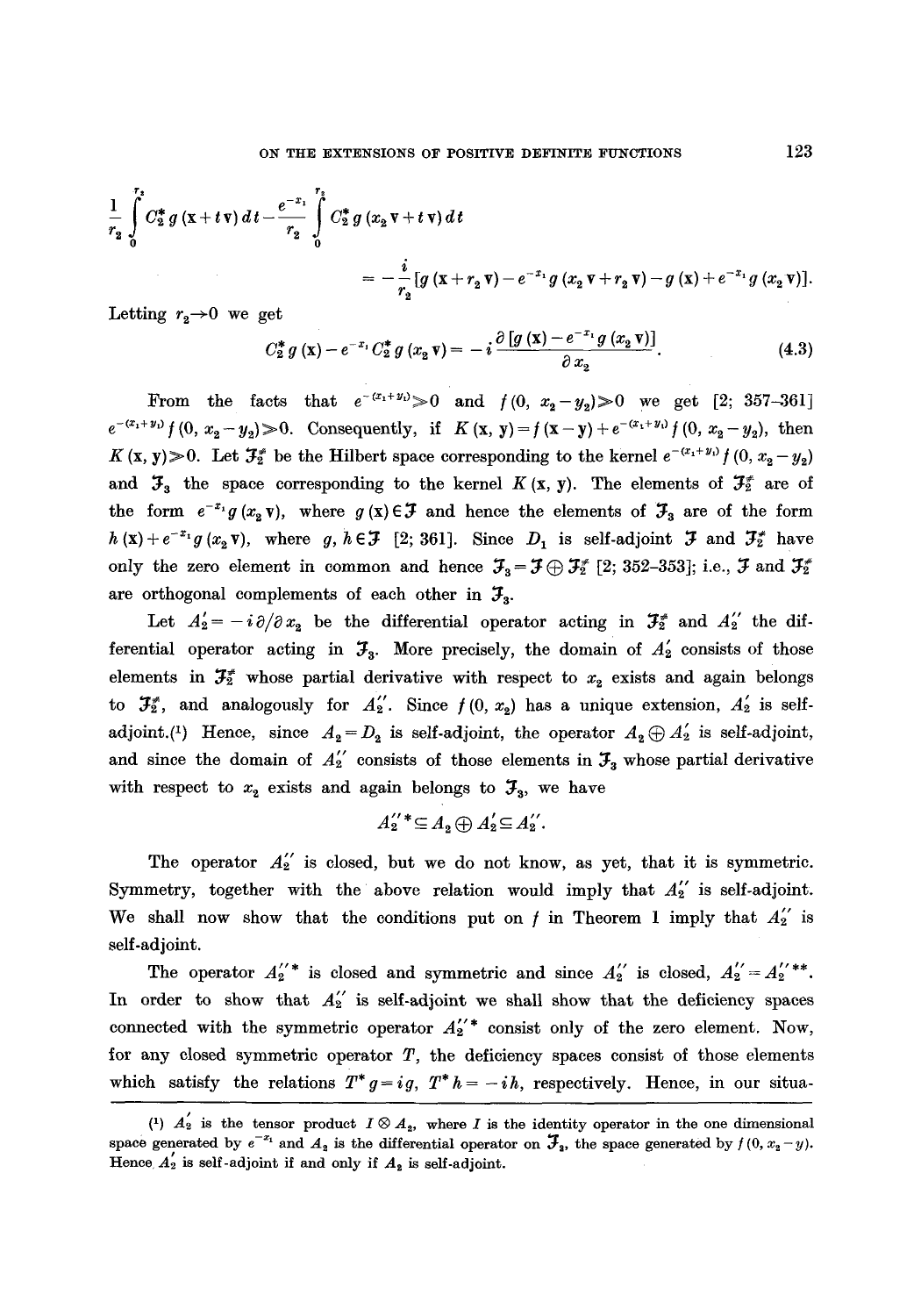tion let us consider, for example, those  $g \in \mathcal{F}_3$  such that  $A_2^{''**}g = A_2^{'''}g = ig$ . Solving this partial differential equation yields  $g(\mathbf{x}) = e^{-x_1} g(x_2 \mathbf{v})$ . For any *fixed*  $x_1$ , it follows by Theorem A that  $g_{x_1}(x_2)=g(x_1, x_2)$  belongs to the space generated by the kernel  $K_{x_1}(x_2, y_2)=K(x_1, x_2), (x_1, y_2)=(1+e^{-2x_1}) f(0, x_2-y_2).$  Since  $f(0, x_2)$  has a unique positive definitive extension it follows that the function  $(1+e^{-2x_1}) f(0, x_2)$  has a unique positive definite extension. Hence, by Lemmas 3.1 and 3.7, the only element g in the space generated by  $K_{x_1}$  which satisfies  $-i dg/d x_2 = ig$  must be the zero element. Consequently,  $g_{x_1}(x_2)=g(x_1, x_2)=0$ . By the same reasoning the only solution in  $\mathcal{F}_3$  to the equation  $A_2'' h = -i h$  is the zero element. This shows that  $A_2''$  is selfadjoint and hence

$$
A_2''=A_2\bigoplus A_2'.
$$

This, in turn, implies  $\mathfrak{F}$  and  $\mathfrak{F}_{2}^{*}$  reduce  $A_{2}'$ .

Returning now to (4.3) we see that the right side belongs to  $\mathcal{D}(A_2'')$  and hence  $g \in \mathcal{D}(D_2)$  and  $e^{-x_1}g(x_2 v) \in \mathcal{D}(A'_2)$ . Hence,

$$
C_2^* g = D_2 g.
$$

This means  $C_2^* = D_2$ , which is what we set out to prove, namely, that the closure of the restriction of  $D_2$  to  $\mathcal{M}$  is  $D_2$ .

Let  $U_1$  be the Cayley transform of  $D_1$ . If  $g \in M$ , i.e.,

 $g = (D_1 + i I) h$ ,  $h \in \mathcal{D}$ , then  $U_1 D_2 g = U_1 (D_1 + i I) D_2 h = (D_1 - i I) D_2 h = D_2 U_1 (D_1 + i I) h$ . Hence,  $U_1 D_2 g = D_2 U_1 g$ 

Since  $D_2$  is the closure of its restriction to  $\mathcal{M}$ , it follows that

$$
U_1 D_2 \subseteq D_2 U_1.
$$

This says  $D_1$  and  $D_2$  permute; i.e., their canonical spectral measures permute.

Let  $dE_1$  and  $dE_2$  be the canonical spectral measures of  $D_1$  and  $D_2$  respectively and  $dE = dE_1 dE_2$ . By Lemma 3.5 it follows that if

$$
U\left(\mathbf{x}\right)=\int\limits_{-\infty}^{\infty}e^{\mathbf{x}\cdot\mathbf{t}}\,d\,E\left(\mathbf{t}\right),\,
$$

then

$$
F(\mathbf{x})=(U(\mathbf{x})f_0, f_0)=\int\limits_{-\infty}^{\infty}e^{\mathbf{x}\cdot\mathbf{t}}d(E(\mathbf{t})f_0, f_0)
$$

is an extension of  $f(x)$ .

Finally, the unicity of the extension of  $f(x)$  follows by a two-dimensional analogue of the argument in Lemma 3.7. This completes the proof of Theorem 1.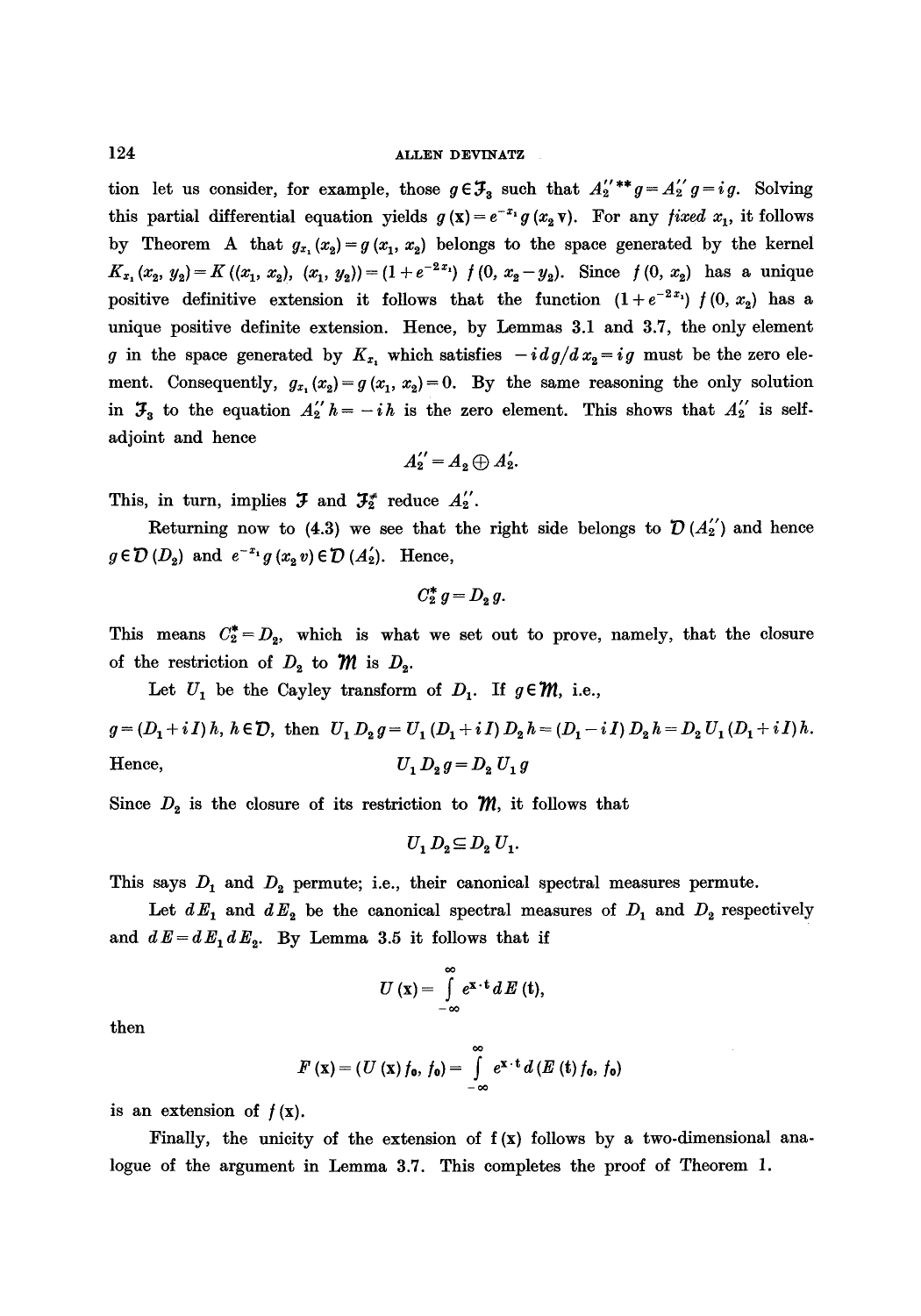#### **5. Proof of Theorem I'**

We shall start with the proof of two lemmas. In the next two lemmas the symbols  $j, k, n$  will be integers.

LEMMA 5.1. *If*  $\mu(j-k) > 0$  for  $0 \le j$ ,  $k \le n$ , then  $\mu(k)$  has a unique positive def*inite extension to all of the integers if and only if det*  $\{\mu(j-k)\}_{j,k=0}^{n} = 0$ .

*Proof.* Let **3** be the Hilbert space corresponding to the kernel  $\mu$  ( $j - k$ ). Suppose  $\mu(k)$  has a unique positive definite extension; then  $\{\mu_k\}_0^{n-1}$  generates  $\mathcal{F}$ , where  $\mu_k (\cdot) = \mu (\cdot - k)$ . For, otherwise consider the operator  $U \mu_k = \mu_{k+1}$ ,  $0 \le k \le n-1$ . U is an isometric operator defined on a subspace of  $\mathfrak F$  and clearly this can be extended in many ways to be unitary on  $\mathfrak{I}$ . Let  $V$  be any such unitary extension. Then  $V^k \mu_0 = \mu_k$ ,  $0 \le k \le n$ , and if  $dE(t)$  is the canonical spectral measure of  $V^*$  we have for  $k \geqslant 0$ ,

$$
\mu(k) = (\mu_0, V^k \mu_0) = \int_0^1 e^{2\pi i k t} d(E(t) \mu_0, \mu_0),
$$

and since  $\mu$  (-k) =  $\bar{\mu}$  (k), this formula gives a positive definite extension of  $\mu$  (k). Hence every different unitary extension of  $U$  will give a different extension which is impossible. Consequently,  $\{\mu_k\}_0^{n-1}$  generates  $\mathfrak F$  which gives the necessity part of our lemma.

Suppose now that det  $\{\mu (j-k)\}_{j,k=0}^n = 0$ ; then  $\{\mu_k\}_0^{n-1}$  generates **3** and the translation operator  $U\mu_k=\mu_{k+1}$ ,  $0\leq k\leq n-1$ , is unitary. Suppose  $\nu(k)$  is a positive definite extension of  $\mu(k)$  to all of the integers,  $\mathfrak{I}_1$  the space generated by the kernel  $\nu(j-k)$ ,  $-\infty < j$ ,  $k < \infty$ , and V the translation operator  $V \nu_k = \nu_{k+1}$ . Let M be the space generated by  $\{v_k\}_0^n$ ; then there exists a  $(1-1)$  isometric map between  $m$  and **3** and hence  $\{v_k\}_{k=0}^{n-1}$  generates *M* and  $V$ *M* = *M*. Since V is unitary, *M* reduces V.

Let W be the isometric map from  $\mathfrak F$  to  $\mathfrak M$  defined by  $W \mu_k = \nu_k$ . If  $dE(t)$  is the canonical spectral measure of  $V$  we have

$$
(V \nu_j, \nu_k) = (U \mu_j, \mu_k) = \int_0^1 e^{2\pi i t} d(W^{-1} E(t) W \mu_j, \mu_k).
$$

Hence  $dF = dW^{-1} E W$  is the canonical resolution of the identity of U. Now, for  $-n \leqslant k \leqslant n$ ,

$$
\mu(k) = (\mu_0, U^k \mu_0) = (\nu_0, V^k \nu_0) = \int_0^1 e^{-2\pi i kt} d(E(t) \nu_0, \nu_0)
$$

$$
= \int_0^1 e^{-2\pi i kt} d(F(t) \mu_0, \mu_0).
$$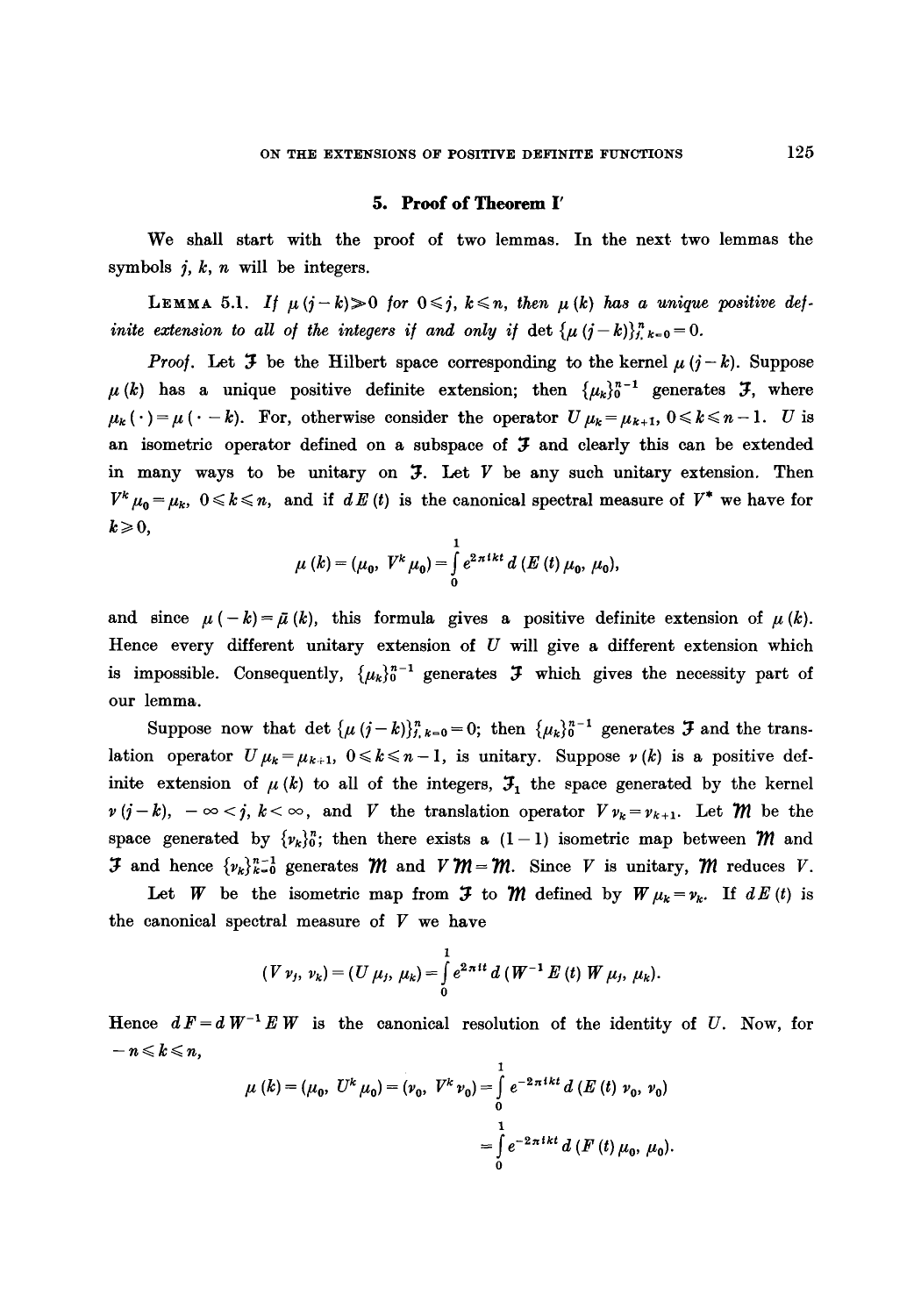#### 126 **allen den allen den allen den allen den allen den allen den allen den allen allen allen allen allen allen**

Hence the measure which gives rise to *any* extension is the same, namely  $d(F(t) \mu_0, \mu_0)$ which shows we can have only one extension. This completes the proof of Lemma 1.

In our next lemma the symbols j, k, n will be the lattice points  $(j_1, j_2)$ ,  $(k_1, k_2)$ ,  $(n_1, n_2)$  respectively.

LEMMA 5.2. Let  $\mu(j-k) > 0$  for  $0 \le j$ ,  $k \le n$  and  $\mu(k_1u)$ ,  $\mu(k_2v)$  have unique *positive definite extensions. If*  $\mathcal{F}$  *is the space generated by the kernel*  $\mu$  (j - k), *then*  $\mathcal{F}$ *is generated by*  $\{\mu_k; 0 \le k \le (n_1 - 1, n_2 - 1)\}.$ 

*Proof.* Suppose  $g \in \mathcal{F}$  is perpendicular to the space generated by  $\{\mu_k; 0 \leq k \leq \mathcal{F}\}$  $\{(n_1-1, n_2-1)\};$  then  $g(k)=0$  for  $0 \le k \le (n_1-1, n_2-1)$ . By Lemma 1,  $g(k_1u)=0$ for  $0 \leq k_1 \leq n_1$ , since  $\mu$  ( $k_1$ **u**) has a unique extension. Further, if  $1 \leq j_2 \leq n_2 - 1$ ,  $g$  ( $k_1$ ,  $j_2$ ) as a function of  $k_1$  belongs to the space generated by the kernel  $\mu$  ( $j_1 - k_1$ , 0) and hence again by Lemma 1,  $g(k_1, j_2) = 0$  for  $0 \le k_1 \le n_1 - 1$  implies  $g(n_1, j_2) = 0$ . If we now argue on the second variable in the same way we get  $g(k) \equiv 0$ . This completes the proof of Lemma 2.

We are now in a position to prove Theorem 1'. The notation in the following is the same as for Lemma 2. By Lemma 2 the set  $\{\mu_k; 0 \leq k \leq (n_1-1, n_2-1)\}$  generates  $\mathfrak F$  and hence the operators  $U_1\mu_{\mathbf k}=\mu_{\mathbf k+u}$ ,  $U_2\mu_{\mathbf k}=\mu_{\mathbf k+v}$ ,  $\mathbf k+\mathbf n$ , are unitary and clearly permute. If  $dE_1$  and  $dE_2$  are the canonical spectral measures of  $U_1^*$  and  $U_2^*$ respectively and  $dE(t) = dE_1(t_1) E_2(t_2)$ , then

$$
\mu(\mathbf{k})=\int_{0}^{1}e^{2\pi i\mathbf{k}\cdot\mathbf{t}}d\left(E\left(\mathbf{t}\right)\mu_{0},\,\mu_{0}\right),
$$

and the right hand integral gives our extension.

The proof of the fact that the measure which appears in the above representation is unique proceeds along the same lines as the second half of the proof of Lemma 5.1. This completes the proof of Theorem 1'.

#### **6. Further theorems**

LEMMA 6.1. Let  $f(x)$  be defined and continuous on the interval  $(-2a, 2a)$  and  $f(x-y) > 0$  *for x, y*  $\epsilon(-a, a)$ . Suppose there exists an  $\epsilon > 0$  such that the restriction of  $\int$  to  $(-2a+2\varepsilon, 2a-2\varepsilon)$  has a unique positive definite extension to the whole axis. *If I is the space corresponding to*  $f(x-y)$ *, for*  $x, y \in (-a, a)$ *, then <i>I* is generated by *the set of elements*  $\{f_y(x) = f(x-y); -a + \varepsilon < y < a - \varepsilon\}.$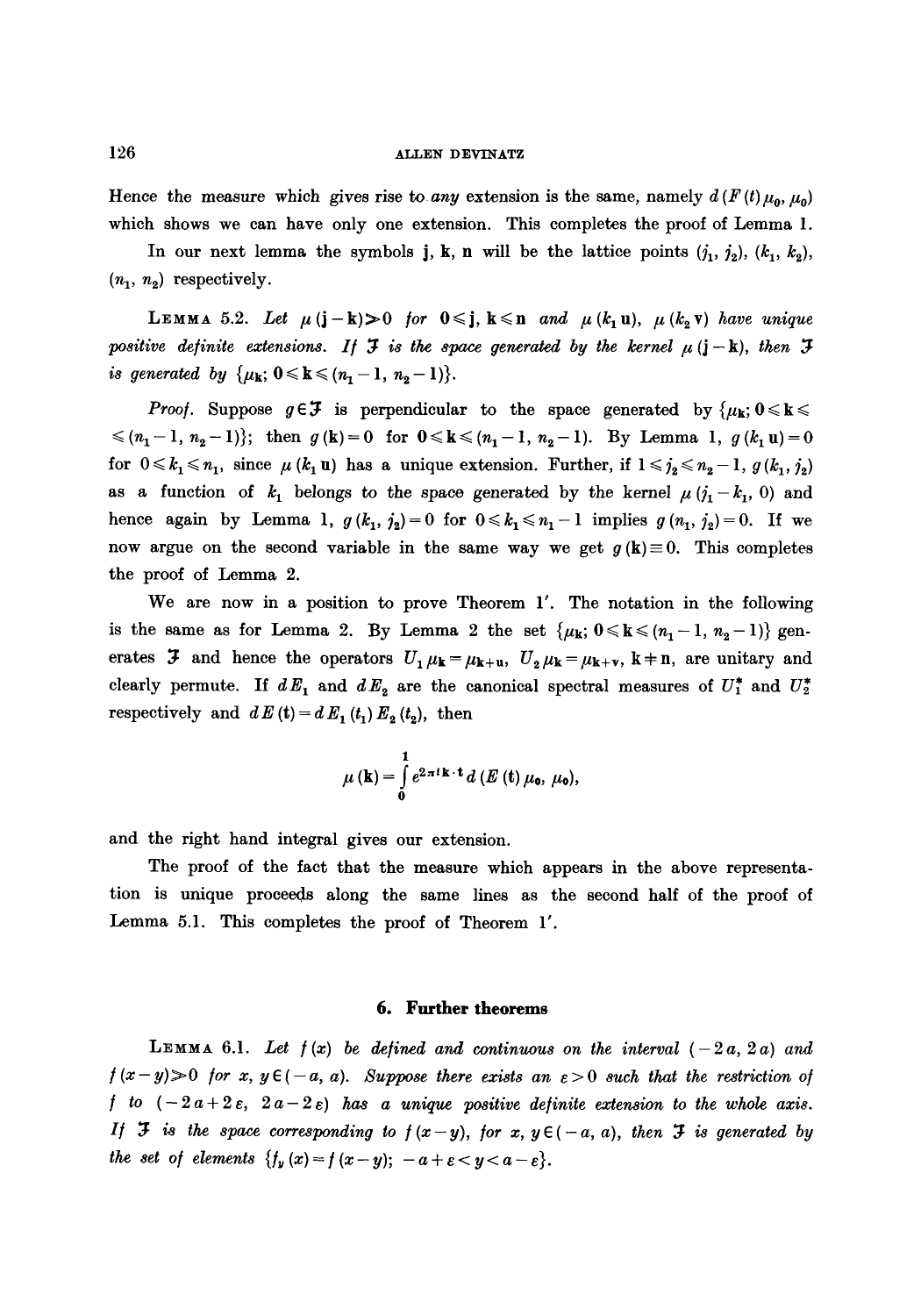*Proof.* Let  $\mathcal{F}_{\varepsilon}$  be the Hilbert space generated by the kernel  $f_{\varepsilon} (x-y) = f(x-y)$ for x,  $y \in (-a + \varepsilon, a + \varepsilon)$ . By the hypothesis of the lemma and by Lemma 3.7 the differential operator  $D_{\varepsilon}$  on  $\mathfrak{F}_{\varepsilon}$  as set up in § 3 is self-adjoint. Hence, we have

$$
f(x)=\int\limits_{-\infty}^{\infty}e^{ixt}\,d\left(E\left(t\right)f_{\varepsilon 0},\,f_{\varepsilon 0}\right)_{\varepsilon},\quad x\in(-2\,a,\,2\,a),
$$

where  $f_{\varepsilon,0}(x)=f_{\varepsilon}(x-0),$  (, )<sub> $\varepsilon$ </sub> is the inner product in  $\mathcal{F}_{\varepsilon}$  and  $dE$  is the spectral measure of  $D_{\varepsilon}$ .

If  $D$  is the differential operator set up in the space  $J$ , we also have

$$
f(x) = \int_{-\infty}^{\infty} e^{ixt} d(F(t) f_0, f_0),
$$

where  $dF$  is the spectral measure of D. Since  $f_e$  has a unique extension we must have  $d(E(t) f_{\epsilon 0}, f_{\epsilon 0})_{\epsilon} = d(F(t) f_0, f_0).$ 

By a general Theorem [4; 61], the space  $\mathfrak F$  is the set of all functions

$$
g(x) = \int_{-\infty}^{\infty} e^{ixt} G(t) d(F(t) f_0, f_0), \quad x \in (-a, a)
$$

with  $G \in \mathbb{R}^2$  (d (F (t)  $f_0$ ,  $f_0$ )), and

$$
|| g ||2 = \int_{-\infty}^{\infty} | G(t) |2 d (F(t) f0, f0).
$$

By the same general theorem,  $\mathbb{R}^2$  (d (F (t)  $f_0$ ,  $f_0$ )) =  $\mathbb{R}^2$  (d (E (t)  $f_{\epsilon 0}$ ,  $f_{\epsilon 0}$ )<sub>e</sub>) is generated by elements of the form

$$
\sum_{k=1}^n \xi_k e^{iy_kt},
$$

where  $\xi_k$  is a complex number and  $y_k \in (-a + \varepsilon, a - \varepsilon)$ . Hence, the lemma is proved.

**THEOREM** 2. Let  $Q$  be the open interval in the plane  $-a < x < a$  and suppose  $f(x)$  defined on 2Q is continuous and  $f(x-y) > 0$  for  $x, y \in Q$ . Suppose there exists an  $\varepsilon > 0$  such that the function  $f(x_1, 0)$  restricted to  $(-2a_1 + 2\varepsilon, 2a_1 - 2\varepsilon)$  has a unique *extension to the whole axis; then~ ] may be extended to be positive definite over the whole plane.* 

*Proof.* Let  $Q_{\epsilon}$  be the two dimensional interval defined by the inequalities  $|x_1| < a_1 - \varepsilon$ ,  $|x_2| < a_2$ . Let  $\mathcal{F}_0 \subseteq \mathcal{F}$  be the class of elements which vanish on  $Q_{\varepsilon}$ . If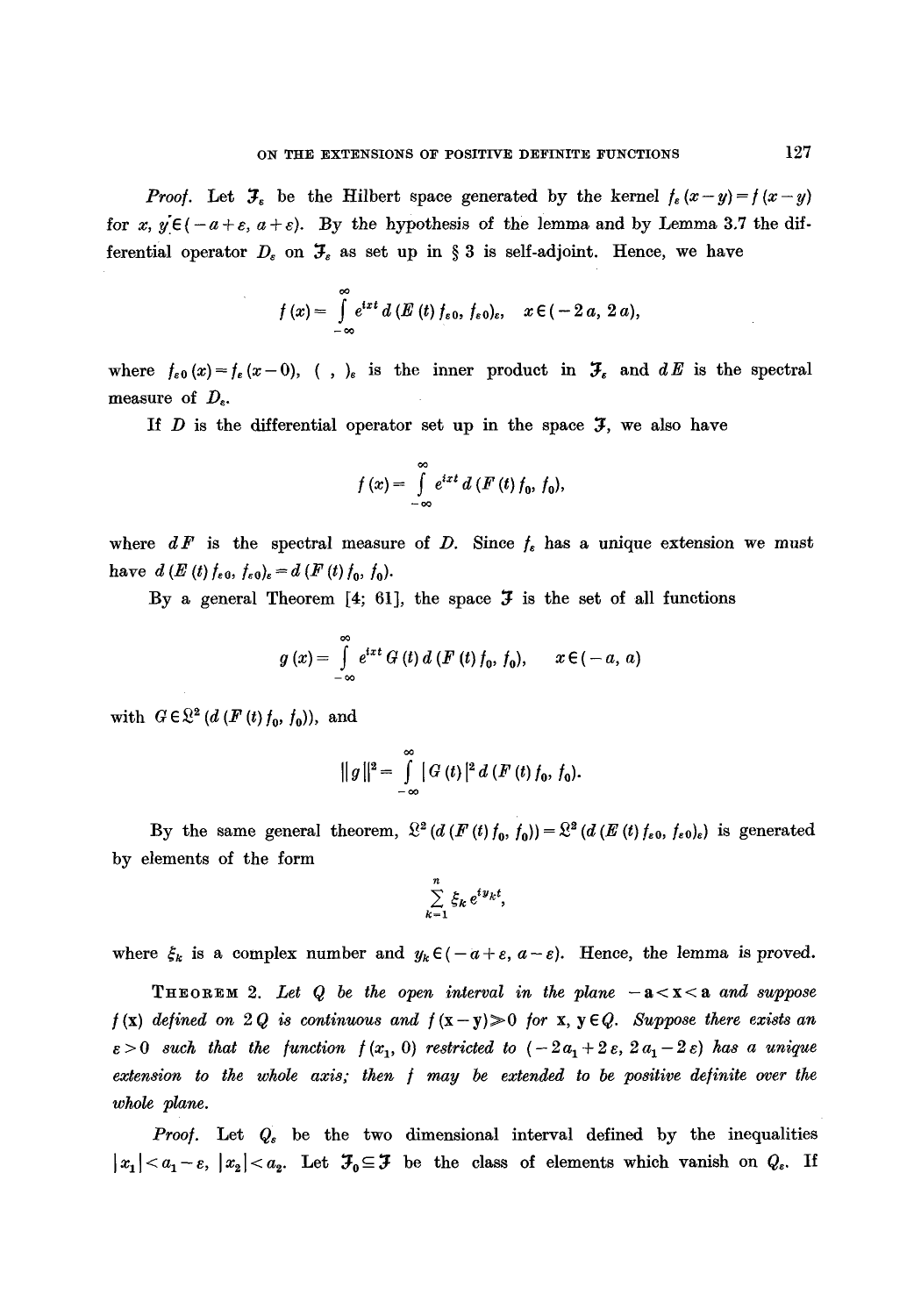$g \in \mathcal{F}_0$ , then for fixed  $x_2, g(x_1, x_2)$ , considered as a function of  $x_1$ , belongs, by Theorem A, to the space generated by  $f(x_1 - y_1, 0)$  and is orthogonal to the space generated by the elements  $f_{y_1}(x_1) = f (x_1 - y_1, 0)$  for  $|y_1| < a_1 - \varepsilon$ . By Lemma 6.1, this orthogonal space  $\mathcal{F}_0$  consists only of the zero element. Hence  $g(x_1, x_2) \equiv 0$ . This means **3** is generated by the set of elements  $f_y$ , for which  $|y_1| < a_1 - \varepsilon$ ,  $|y_2| < a_2$ .

Let us set up the space  $\mathcal{D}'_2$  of elements of the form

$$
g_{\tau} = \frac{1}{r} \int_{0}^{r} g_t dt, \qquad (6.1)
$$

where  $g_t(\mathbf{x}) = \sum_{i} \xi_k f(\mathbf{x}-\mathbf{x}_k-t\mathbf{v}), \ |\mathbf{x}_k\cdot\mathbf{u}| < a_1-\varepsilon$  and  $\mathbf{x}_k+r\mathbf{v} \in Q$ . We shall show that if  $D'_2$  is the restriction of  $D_2$  to  $D'_2$  then the closure of  $D'_2$  is  $D_2$ .

As in the Lemmas 3.1 and 3.2 we set up the space  $D_2$  of elements of form (6.1), where  $|x_k \cdot u| < a_1$ ,  $|x_k \cdot v| < a_2$ . The lemmas mentioned proved for us that  $D_2$  is the closure of its restriction to  $\mathcal{D}_2$ . Let  $h_f \in \mathcal{D}_2$ ; i.e. there exists an  $h_t(x) = \sum_{i=1}^{n} \xi_k f(x - y_k - t)$ such that

$$
h_{\tau} = \frac{1}{r} \int\limits_0^r h_t \, dt,
$$

where  $|y_k \cdot u| < a_1, |y_k \cdot v| < a_2, y_k + r v \in Q$ . Let  $m = \max |y_k \cdot v|$  and  $\mathcal{F}_m$  the subspace of  $\mathfrak F$  generated by the set  $\{f_{\mathbf y};~|\mathbf y\cdot\mathbf v|\leqslant m\}$ . The space  $\mathfrak F_m$  is the orthogonal complement of the set of functions in  $\mathcal F$  which vanish on the rectangle  $|\mathbf x \cdot \mathbf u| < a_1$ ,  $|\mathbf x \cdot \mathbf v| \leq m$ . By an argument similar to the argument which we have already made previously,  $\mathcal{F}_m$  is generated by the set of elements  $\{f_y; |y\cdot u| < a_1 - \varepsilon, |y-v| < m\}$ . Hence, there exist elements  $h_{n,t}(\mathbf{x}) = \sum \xi_k^{(n)} f(\mathbf{x} - \mathbf{x}_k^{(n)} - t \mathbf{v})$  with  $|\mathbf{x}_k^{(n)} \cdot \mathbf{u}| < a_1 - \varepsilon$ ,  $|\mathbf{x}_k^{(n)} \cdot \mathbf{v}| \leq m$  such that  $h_{n,0} \rightarrow h_0$  as  $n \rightarrow \infty$ .

Let  $U(x\mathbf{v})$  be the group of unitary operators as constructed in Lemma 3.5 with any self-adjoint extension of  $D_2$  as its infinitesimal generator. As shown in that lemma, this is a group of translation operators on  $\mathfrak{I}$ , wherever the translations are defined. Hence, if  $|t| < |r|$ , since  $U^*(t \mathbf{v}) h_{n,0} = h_{n,t}$  and  $U^*(t \mathbf{v}) h_0 = h_t$ , we have  $h_{n,t} \to h_t$  uniformly in  $t$ . This means that if we set

$$
h_{n,r}^{\sim}=\frac{1}{r}\int\limits_{0}^{t}h_{n,t}\,d\,t,
$$

then  $h_{n,r}^* \to h_r^*$ . Now, by Lemma 3.2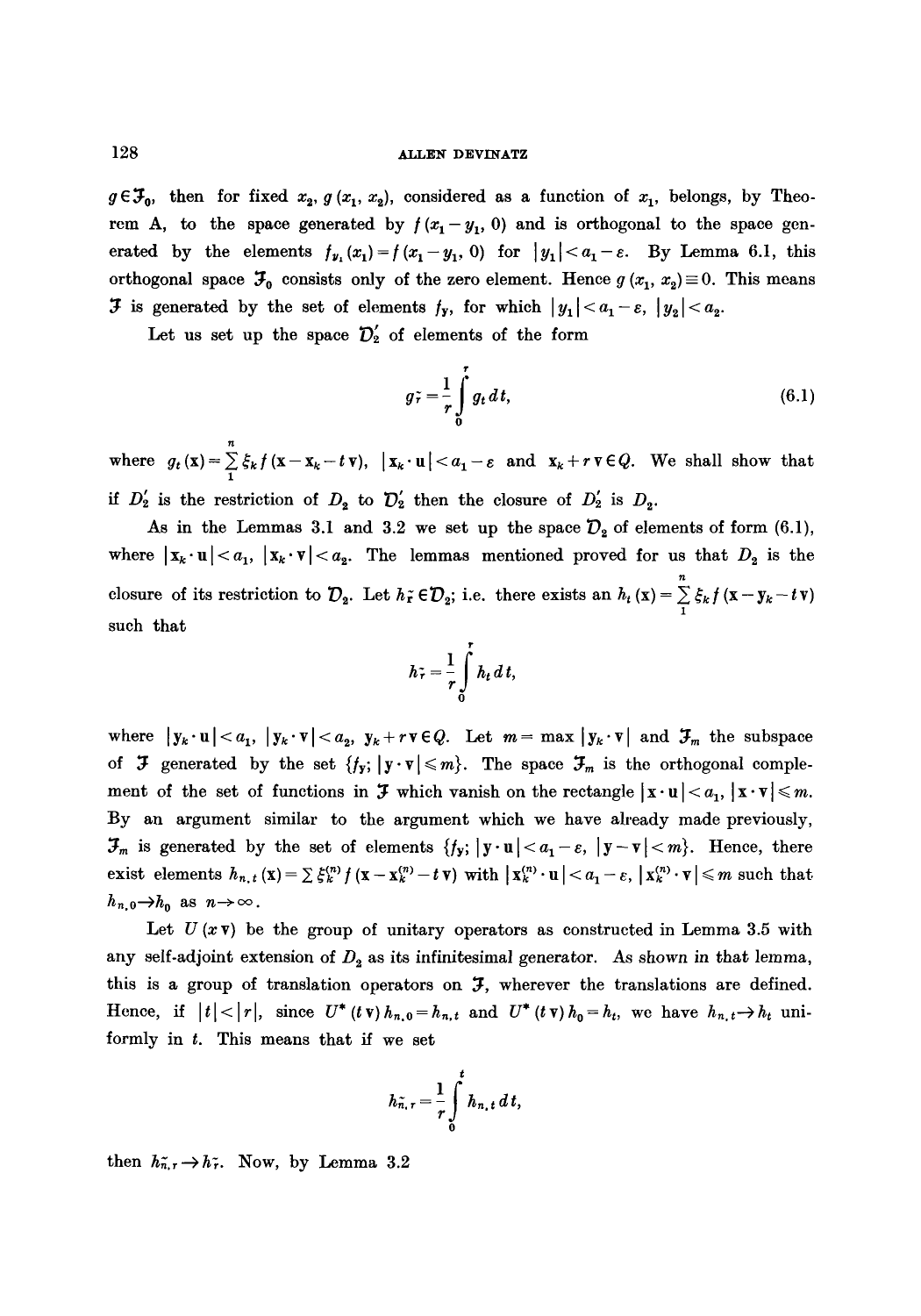$$
D'_{2} h_{n,r} = \frac{i}{r} [h_{n,r} - h_{n,0}] = \frac{i}{r} [U^* (r \mathbf{v}) - I] h_{n,0}
$$
  

$$
D_{2} h_{r} = \frac{i}{r} [h_{r} - h_{0}] = \frac{i}{r} [U^* (r \mathbf{v}) - I] h_{0}.
$$

Hence,  $D'_2 h_{\tilde{n},r} \to D_2 h_{\tilde{r}}$ ; and since  $D_2$  is the closure of its restriction to  $D_2$  it follows that  $D_2$  is the closure of  $D_2'$ .

The differential operator  $D_1$  is self-adjoint since  $f(x_1 - y_1, 0)$  has a unique extension. Let  $U(xu)$  be the group of unitary operators as set up in Lemma 3.5. Choose any x such that  $|x| < \varepsilon$  and  $g_r \in \mathcal{D}'_2$ ; i.e.

$$
g\,\tilde{r}=\frac{1}{r}\int\limits_{0}^{r}g_t\,dt,
$$

where  $g_t(x)=\sum \xi_k f(x-x_k-t\mathbf{v}), |x_k\cdot \mathbf{u}| and  $x_k+r\mathbf{v}\in Q$ . Further let  $h_t(x)=$$  $= \sum \xi_k f(x - x_k - x \mathbf{u} - t \mathbf{v}).$  Then clearly

$$
U^*(x \mathbf{u}) D_2' g_{\tau}^* = \frac{i}{r} [h_r - h_0] = D_2 U^*(x \mathbf{u}) g_{\tau}^*.
$$

Since the closure of  $D'_2$  is  $D_2$  and  $U(xu)$  is bounded we have

$$
U^*(x \mathbf{u}) D_2 g = D_2 U^*(x \mathbf{u}) g
$$

for every  $g \in \mathcal{D}(D_2)$ . Since this is true for every x such that  $|x| < \varepsilon$ , it follows that the whole group  $U(xu)$ ,  $-\infty < x < \infty$ , permutes with  $D_2$ . Hence  $D_1$  and  $D_2$  permute in the sense that  $D_2$  permutes with the canonical spectral measure of  $D_1$ . This means that there exists a sequence of subspaces  $\{M_n\}$  each of which reduces  $D_2$ , and therefore  $D_2^*$ , and moreover reduces  $D_1$  to a bounded self-adjoint operator.

As in  $\S 3$  define the conjugation operator  $J$  by

$$
J g(x) = \overline{g}(-x).
$$

It is clear that J permutes with both  $D_1$  and  $D_2$ . Hence  $\mathcal{M}_n$  reduces J and the restrictions of  $D_1$  and  $D_2$  to  $\mathcal{M}_n$  are real with respect to J.

Let  $D_{1n}$  and  $D_{2n}$  be the restriction to  $\mathcal{M}_n$  of  $D_1$  and  $D_2$  respectively. Since  $D_{2n}$  is real with respect to J it has equal deficiency indices and therefore self-adjoint extensions. The deficiency spaces  $\mathcal{E}_n^+$  and  $\mathcal{E}_n^-$  of  $D_{2n}$  are given by  $\mathcal{E}_n^+ = [g \mid g \in \mathcal{W}_n$  and  $D_2^* g = ig$  and  $\mathcal{E}_n = [g \mid g \in \mathcal{W}_n$  and  $D_2^* g = -ig$  respectively. Hence  $\mathcal{E}_n^+$  and  $\mathcal{E}_n^-$  contain only elements of the form  $g(x_1, 0)e^{-x_1}$  and  $g(x_1, 0)e^{x_1}$  respectively. On the other

<sup>9 - 593804.</sup> *Acta mathematica.* 102. Imprimé le 28 septembre 1959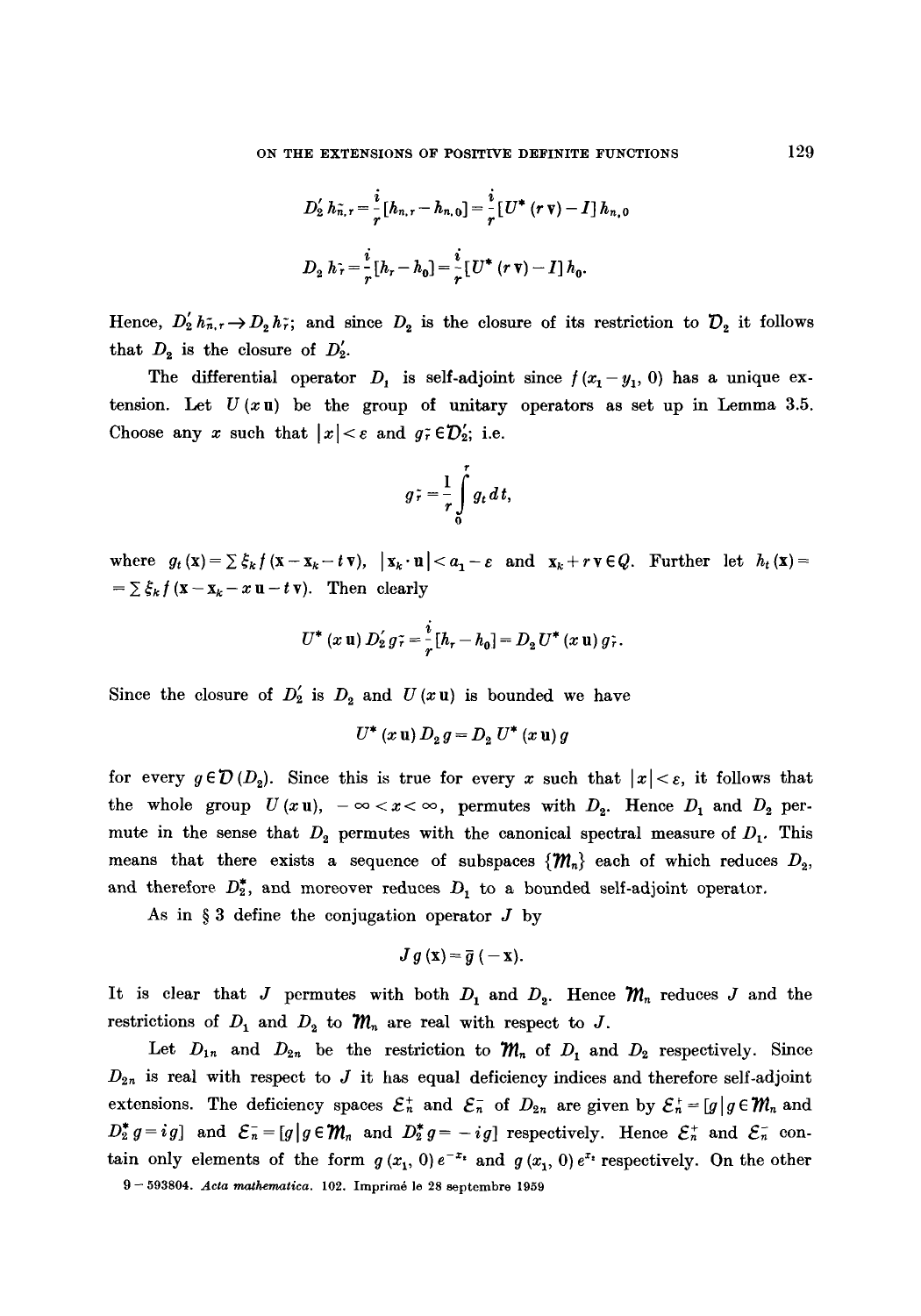hand, any elements of this form which belong to  $\mathcal{W}_n$  belong to  $\mathcal{E}_n^+$  and  $\mathcal{E}_n^-$  respectively. Since  $D_{1n}$  is bounded, the last statement immediately implies that  $\mathcal{E}_n^+$  and  $\mathcal{E}_n^-$  both reduce  $D_{1n}$  and hence both of these manifolds reduce each element of the group  $U(x u)$ .

Let  $K_n(x, y)$  be the reproducing kernel corresponding of  $\mathcal{E}_n^*$ . If  $P_n$  is the projection (<sup>1</sup>) onto  $\mathcal{E}_n^+$ , then  $K_n$  (**x**, **y**) =  $P_n f$  (**x** - **y**). Further, since every element of the group  $U(xu)$  is reduced by  $\mathcal{E}_n^*$ , every element of this group permutes with  $P_n$ . Using the fact that  $K_n(y, x) = \overline{K}_n(x, y)$  we get

$$
K_n(\mathbf{x}, \mathbf{y}) = e^{-(x_1 + y_1)} K_n(x_1 \mathbf{u}, y_1 \mathbf{u}) = e^{-(x_1 + y_1)} P_n U(x_1 \mathbf{u} - y_1 \mathbf{u}) f_0(0)
$$
  
=  $e^{-(x_1 + y_1)} U(x_1 \mathbf{u} - y_1 \mathbf{u}) P_n f_0(0) = e^{-(x_1 + y_1)} U(x_1 \mathbf{u} - y_1 \mathbf{u}) K_n(0, 0).$ 

If we let  $K_{1n} (x_1 - y_1) = U (x_1 u - y_1 u) K_n (0, 0)$  then we get

$$
K_n(x, y) = K_{1n} (x_1 - y_1) e^{-(x_2 + y_2)}.
$$

That is to say,  $K_n(x, y)$  is the product of two kernels and hence according to theorem B of § 2,  $\mathcal{E}_n^+$  is the tensor product of the spaces  $\mathcal{F}_{1n}$  and  $\mathcal{F}_{2n}$ , where  $\mathcal{F}_{1n}$  corresponds to the kernel  $K_{1n}$  and  $\mathcal{F}_{2n}$  to the kernel  $e^{-(x_1+y_1)}$ . Hence, if  $g(x_1, 0)e^{-x_1} \in \mathcal{E}_n^*$ , then  $g (x_1, 0) \in \mathcal{F}_{1n}$  and hence  $\bar{g}(-x_1, 0) \in \mathcal{F}_{1n}$ . This implies that  $\bar{g}(-x_1, 0) e^{-x_1} \in \mathcal{E}_n^+$  and

$$
\|e^{-x_1}g(x_1, 0\| = \|e^{-x_1}\|_{2n} \|g(x_1, 0)\|_{2n} = \|e^{-x_1}\|_{2n} \|\overline{g}(-x_1, 0)\|_{2n}
$$

$$
= \|e^{-x_1}\overline{g}(-x_1, 0)\|.
$$

Hence  $J\bar{g}(-x_1, 0)e^{-x_1}=g(x_1, 0)e^{x_1}\in \mathcal{E}_n^-$  and  $g(x_1, 0)e^{-x_1}$  and  $g(x_1, 0)e^{x_1}$  have the same norm.

Let  $V_{2n}$  be the operator defined from  $\mathcal{E}_n^+$  onto  $\mathcal{E}_n^-$  by the equation.

$$
V_{2n} e^{-x_1} g(x_1, 0) = e^{x_1} g(x_1, 0)
$$

and let  $V'_{2n}$  be the Cayley transform of  $D_{2n}$ .  $V_{2n}$  is an isometric operator which clearly permutes with  $D_{1n}$  on  $\mathcal{E}_n^+$ . On the other hand,  $\mathcal{D}(V'_{2n})$  is given by the set of all elements of the form  $h=(D_{2n}+iI)g$ , where  $g\in\mathcal{D}(D_{2n})$ , and hence  $V'_{2n}h=$  $=(D_{2n}-iI)g$ . Since  $D_{1n}$  is bounded and self-adjoint and permutes with  $D_{2n}$  it permutes with  $V'_{2n}$  on the orthogonal complement of  $\mathcal{E}_n^+$ . Consequently, if we set  $U_{2n} = V_{2n} \oplus V_{2n}$ , we have that  $D_{1n}$  permutes with  $U_{2n}$ . If  $H_{2n}$  is the self-adjoint extension of  $D_{2n}$  whose Cayley transform is  $U_{2n}$ , then  $D_{1n}$  and  $H_{2n}$  permute.

<sup>(1)</sup>  $P_n$  is the projection from  $\mathfrak F$  onto  $\mathfrak{S}_n^+$ .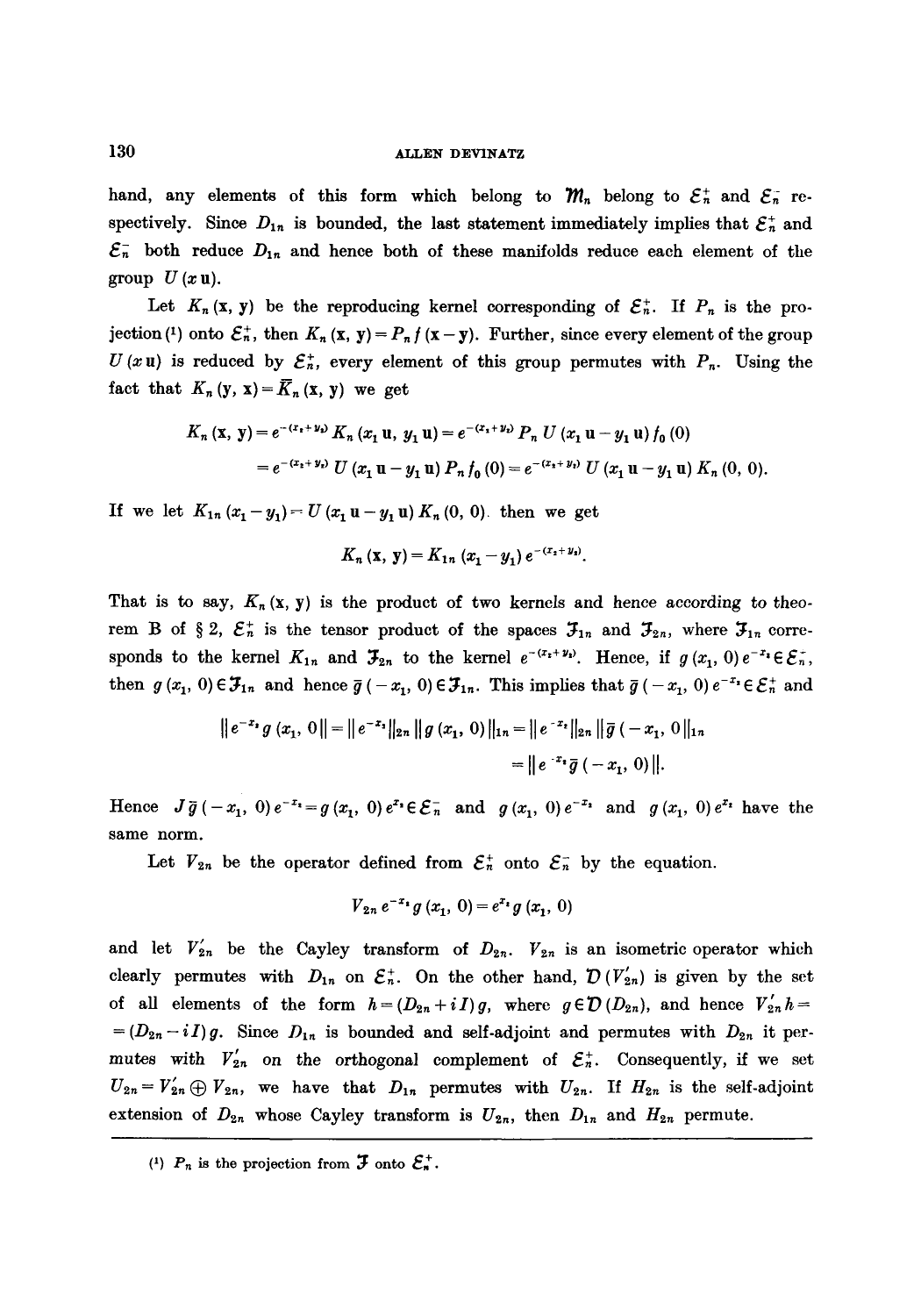If we construct such a self-adjoint operator  $H_{2n}$  for every n and let  $H_2 = \sum_{1}^{\infty} \bigoplus H_{2n}$ , then  $H_2$  is self-adjoint and  $D_1$  and  $H_2$  permute in the sense that their canonical spectral measures permute. Let  $dE_2$  be the canonical spectral measure of  $H_2$  and set

$$
U(x\,\mathbf{v})=\int\limits_{-\infty}^{\infty}e^{ixt}\,d\,E_2(t).
$$

Clearly, as x varies over the plane, the operators  $U(x) = U(x_1 u) U(x_2 v)$  form a group of unitary operators. If  $dE = dE_1E_2$ , then

$$
F(\mathbf{x})=(U(\mathbf{x})f_0, f_0)=\int\limits_{-\infty}^{\infty}e^{i\mathbf{x}\cdot\mathbf{t}}d(E(\mathbf{t})f_0, f_0)
$$

is a positive definite extension of  $f(x)$ . This concludes the proof of Theorem 2.

**THEOREM** 3. Let Q be an open symmetric neighbourhood in the plane (i.e.,  $x \in Q$ *implies*  $(-x) \in Q$  and  $f(x)$  a continuous function defined on 2 Q. Necessary and suf*ficient conditions that there exists a bounded measure*  $d F \geq 0$  *whose support is in the half-plane*  $t \cdot u \geqslant 0$  *and such that* 

$$
f(\mathbf{x}) = \int_{-\infty}^{\infty} e^{\mathbf{x} \cdot \mathbf{t}} dF(\mathbf{t})
$$

*are:* 

(a)  $f(x-y) \ge 0$  for x,  $y \in Q$ .

(b) There exists a sequence of real numbers  $r_n \rightarrow 0$  such that for  $n=1, 2, \ldots$ ,

$$
i\int_{0}^{r_n} [f(x-y-t u)-f(x-y+t u] dt\!\ge\!0
$$

*for all x and y in Q for which the /unctions are defined.* 

*Proo/.* That these conditions are necessary may be checked immediately by a simple computation.

To prove the sufficiency we set up the space  $\mathfrak F$  corresponding to  $f(x-y)$ . Condition (b) together with Lemma 3.4 tells us that the operator  $D_1$  is non-negative. Let  $H_1$  be any positive self-adjoint extension of  $D_1$ ,  $dE_1$  its canonical spectral measure and

 $9* - 593804$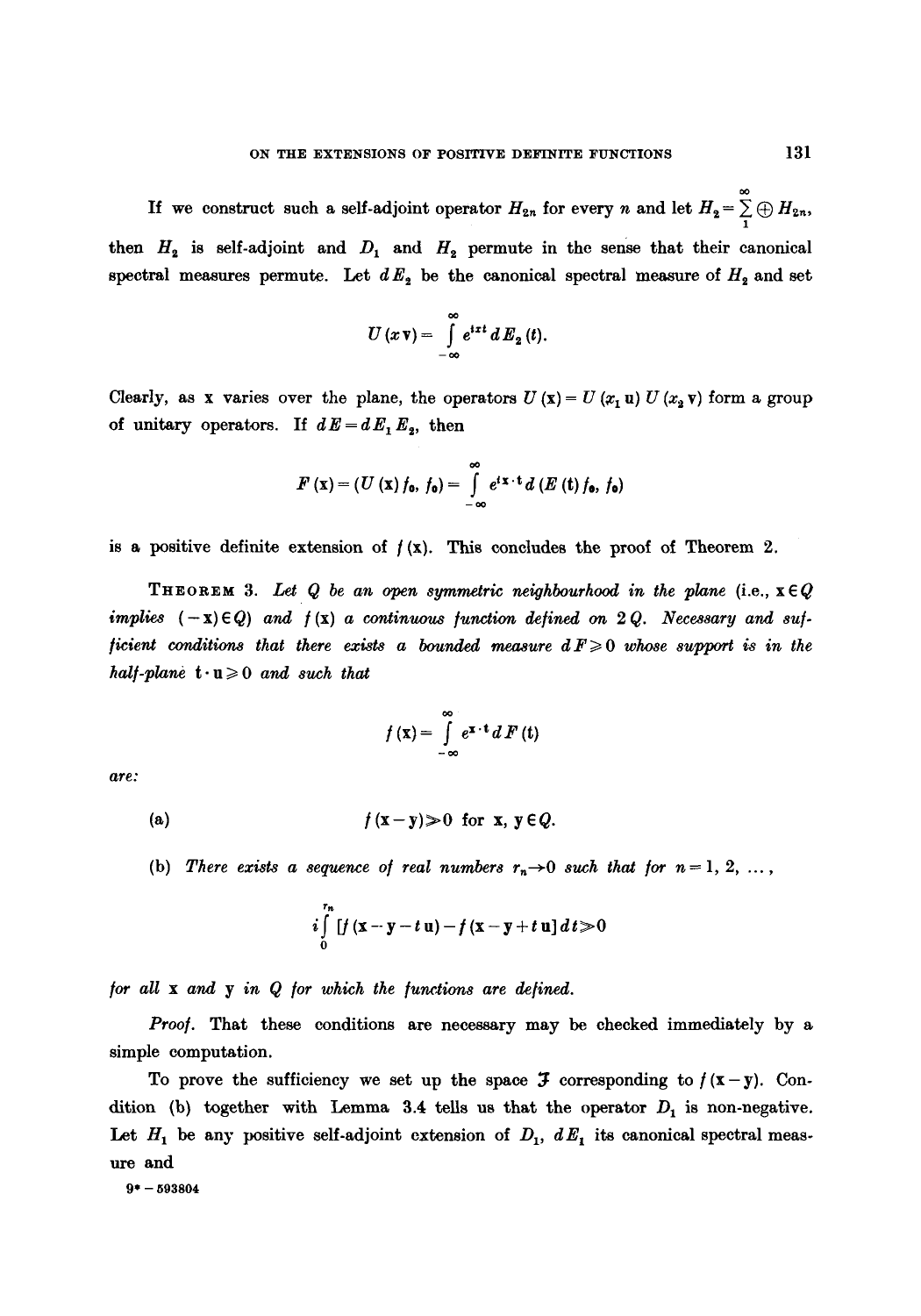$$
U(x\mathbf{u})=\int\limits_{-\infty}^{\infty}e^{ixt}\,dE_1(t).
$$

Further, let  $H_2$  be any self-adjoint extension of  $D_2$  and  $U_2$  its Cayley transform. Suppose  $h^{\sim} \in D_2$ ; i.e.,

$$
h^* = \frac{1}{r} \int\limits_0^r h_t \, dt,
$$

where  $h_t(x) = \sum \xi_k f(x-x_k-ty), x_k \in Q$ ,  $x_k+r \nu \in Q$ . If we let  $h' = (H_2+iI) h$ , it is clear that for all sufficiently small x, say  $|x| < s$ , where  $x_k + r v - s u \in Q$ ,

$$
U(x \mathbf{u}) U_2 h' = U_2 U'(x \mathbf{u}) h'.
$$
 (6.2)

Suppose  $g \in \mathcal{D}(H_1)$  such that

$$
H_1 g = \int\limits_0^a t\,dE_1(t)\,g,
$$

where  $a$  is a finite positive number. We have then

$$
(U (x \mathbf{u}) U_2 h', g) = \int_0^a e^{ixt} d(E_1(t) U_2 h', g)
$$
  
= 
$$
\int_0^\infty e^{ixt} d(U_2 E_1(t) h', g) = (U_2 U (x \mathbf{u}) h', g).
$$
 (6.3)

Now,

$$
F_1(z) = \int\limits_0^a e^{i(x+i y)t} d(F_1(t) U_2 h', g), \quad z = x + i y,
$$

exists for  $-\infty < y < \infty$  and is analytic. On the other hand,

$$
F_2(z) = \int_{0}^{\infty} e^{i(x+i\,y)\,t} \, d\left(U_2\,E_1\left(t\right)h',\,g\right)
$$

exists for  $y \ge 0$  and is analytic in the half plane  $y > 0$ . Further from (6.3)

$$
\lim_{y \downarrow 0} F_1(z) = F_1(x) = \lim_{y \downarrow 0} F_2(z).
$$

Since  $F_1(x)$  is continuous,  $F_1(z)$  is an analytic extension of  $F_2(z)$  and hence  $F_1(z) \equiv F_2(z)$  for  $y \ge 0$ .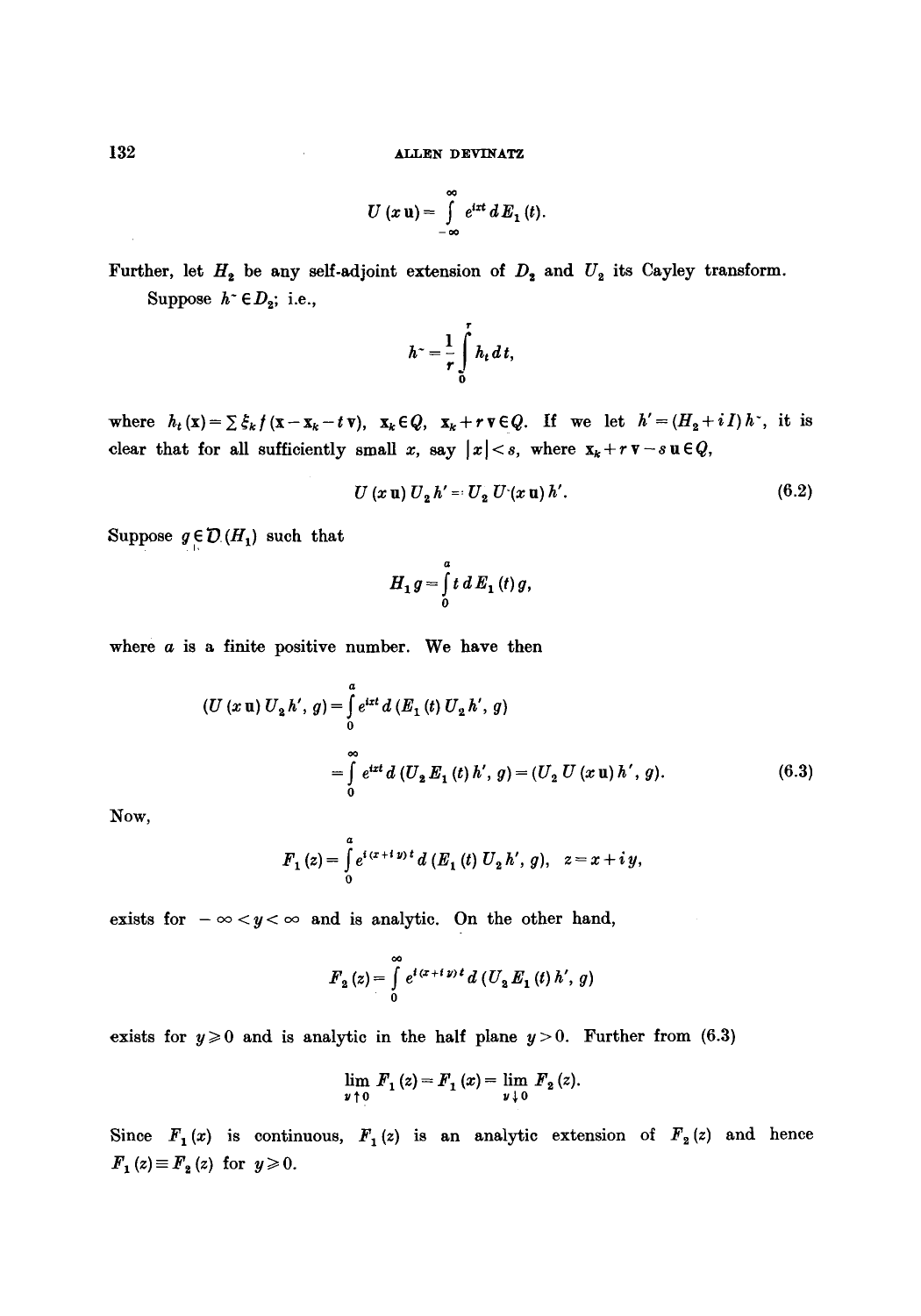By the uniqueness theorem for Laplace.Stieltjes transforms we must have

$$
(E_1(t) U_2 h', g) = (U_2 E_1(t) h', g),
$$

since both functions are normalized in the same way. Since the class of  $g$  for which this is true is dense in  $F$  we have

$$
E_1(t) U_2 h' = U_2 E_1(t) h'.
$$
 (6.4)

Let  $V_2$  be the Cayley transform of  $D_2$ . Since  $U_2 h' = V_2 h'$ , it follows from (6.4) that if we consider  $U_2$  as a generic symbol for the Cayley transform of *any* selfadjoint extension of  $D_2$ , the element  $U_2 E_1(t)h'$  remains constant as  $U_2$  varies. This implies  $E_1(t)h' \in \mathcal{D}(V_2)$ . For, since  $U_2E_1(t)h'$  remains constant,  $g=(I-U_2)E_1(t)h'$ remains constant as  $U_2$  varies and is in the domain of every self-adjoint extension of  $D_2$ . Hence  $g \in \mathcal{D}(D_2)$  (see [7; 494] and [1; 279]). Hence there exists an  $h \in \mathcal{D}(V_2)$ such that

$$
g = (I - U_2) E_1(t) h' = (I - V_2) h = (I - U_2) h.
$$

We get therefore

$$
E_1(t) h' - h = U_2 [E_1(t) h' - h].
$$

Since  $I-U_2$  has as inverse we must have  $h=E_1(t)h'$  which proves the fact that  $E_1(t) h' \in \mathcal{D}(V_2)$ . Using this fact and (6.4) we get

$$
E_1(t) V_2 \subseteq V_2 E_1(t),
$$

since in (6.4) h' runs over a dense set in  $\mathcal{D}(V_2)$ . Hence

$$
E_1(t) D_2 \subseteq D_2 E_1(t). \tag{6.5}
$$

Let  $E_n = E_1(n) - E_1(0-)$  and let  $\mathcal{M}_n$  be the range of  $E_n$ . From (6.5) it follows that  $\mathcal{M}_n$  reduces  $D_2$  and therefore  $D_2^*$ . Further  $\mathcal{M}_n$  reduces  $H_1$  to a bounded selfadjoint. If we now follow through the argument of the latter part of the proof of Theorem 2 we will have completed the proof of Theorem 3.

## 7. The circle group case

We shall here give an example which shows that the general extension problem formulated in  $\S$  1 is not true for the circle group. Let  $f(x)$  be an analytic positive definite function defined on the real axis which is not periodic. Let  $f_1(x)$  be the restriction of  $f(x)$  to the interval  $-a < x < a$ , where  $0 < a < \pi$ . Let  $F(e^{ix}) = f_1(x)$ ; then